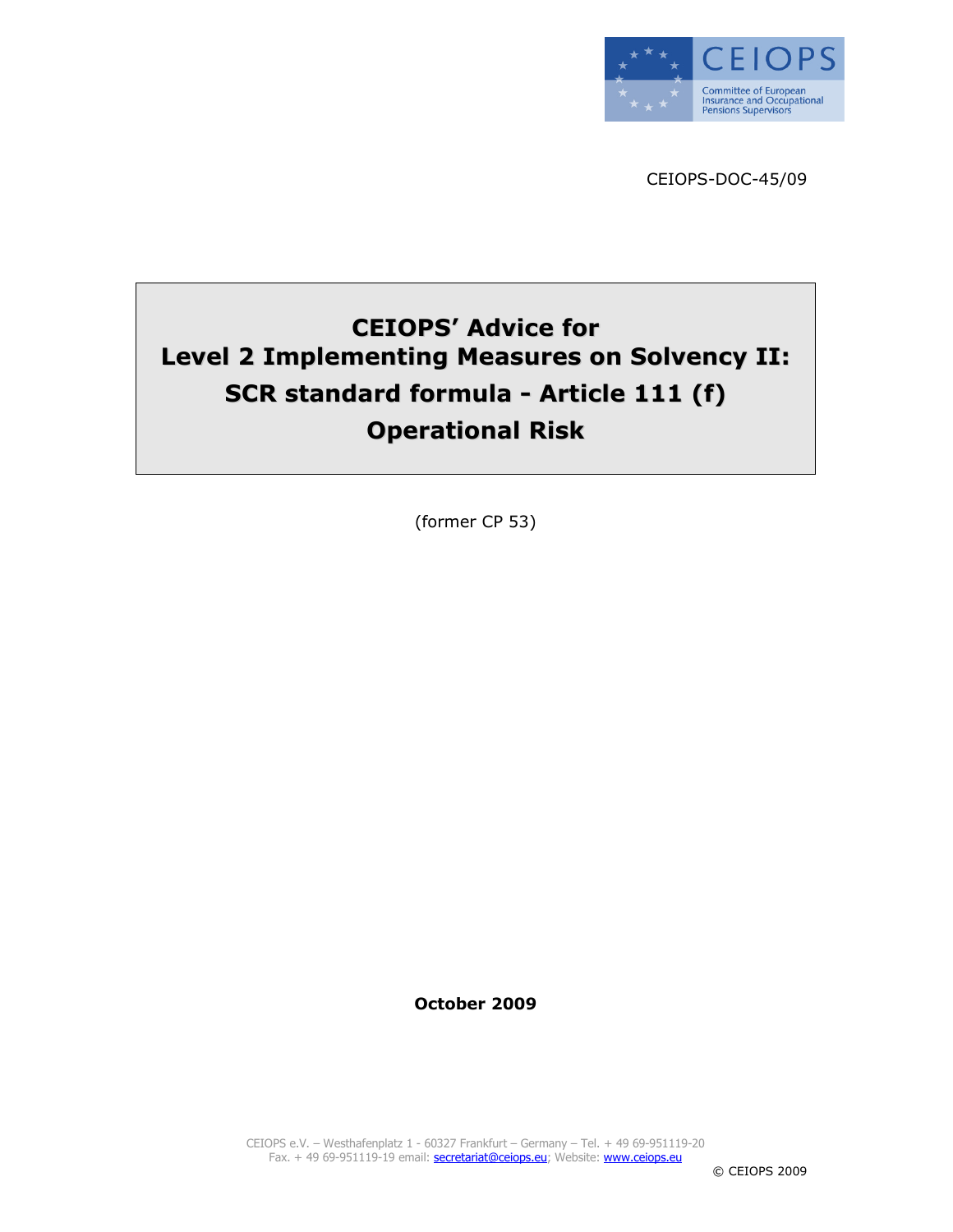# **Table of content**

| 2.2 Other relevant Articles for providing background to the advice  5 |  |
|-----------------------------------------------------------------------|--|
|                                                                       |  |
|                                                                       |  |
|                                                                       |  |
|                                                                       |  |
|                                                                       |  |
|                                                                       |  |
|                                                                       |  |
|                                                                       |  |
|                                                                       |  |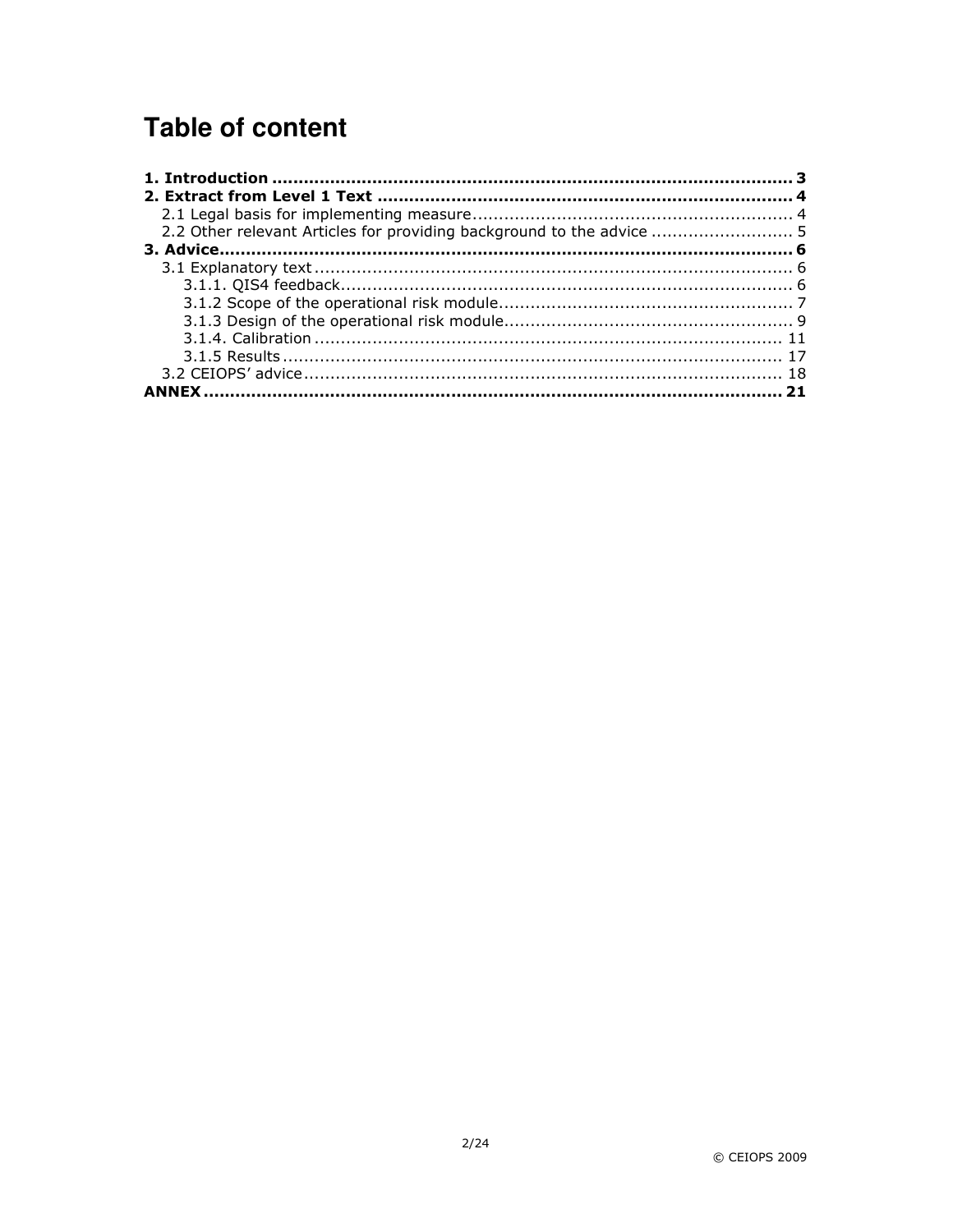# **1. Introduction**

- 1.1. In its letter of 19 July 2007, the European Commission requested CEIOPS to provide final, fully consulted advice on Level 2 implementing measures by October 2009 and recommended CEIOPS to develop Level 3 guidance on certain areas to foster supervisory convergence. On 12 June 2009 the European Commission sent a letter with further guidance regarding the Solvency II project, including the list of implementing measures and timetable until implementation. $<sup>1</sup>$ </sup>
- 1.2. This Paper aims at providing advice with regard to the design and calibration of the capital requirement for operational risk, as required in Article  $111(1)(q)$ , of the Solvency II Level 1 text.<sup>2</sup>
- 1.3. References in this advice to 'undertakings' embrace both insurance and reinsurance undertakings, unless otherwise explicitly mentioned.
- 1.4. For the purpose of this advice, reference to technical provisions is to be understood as technical provisions excluding the risk margin, to avoid circularity issues.

 $\overline{a}$ 

<sup>1</sup> See http://www.ceiops.eu/content/view/5/5/.

<sup>2</sup> Latest version from 19 October 2009 available at http://register.consilium.europa.eu/pdf/en/09/st03/st03643-re01.en09.pdf.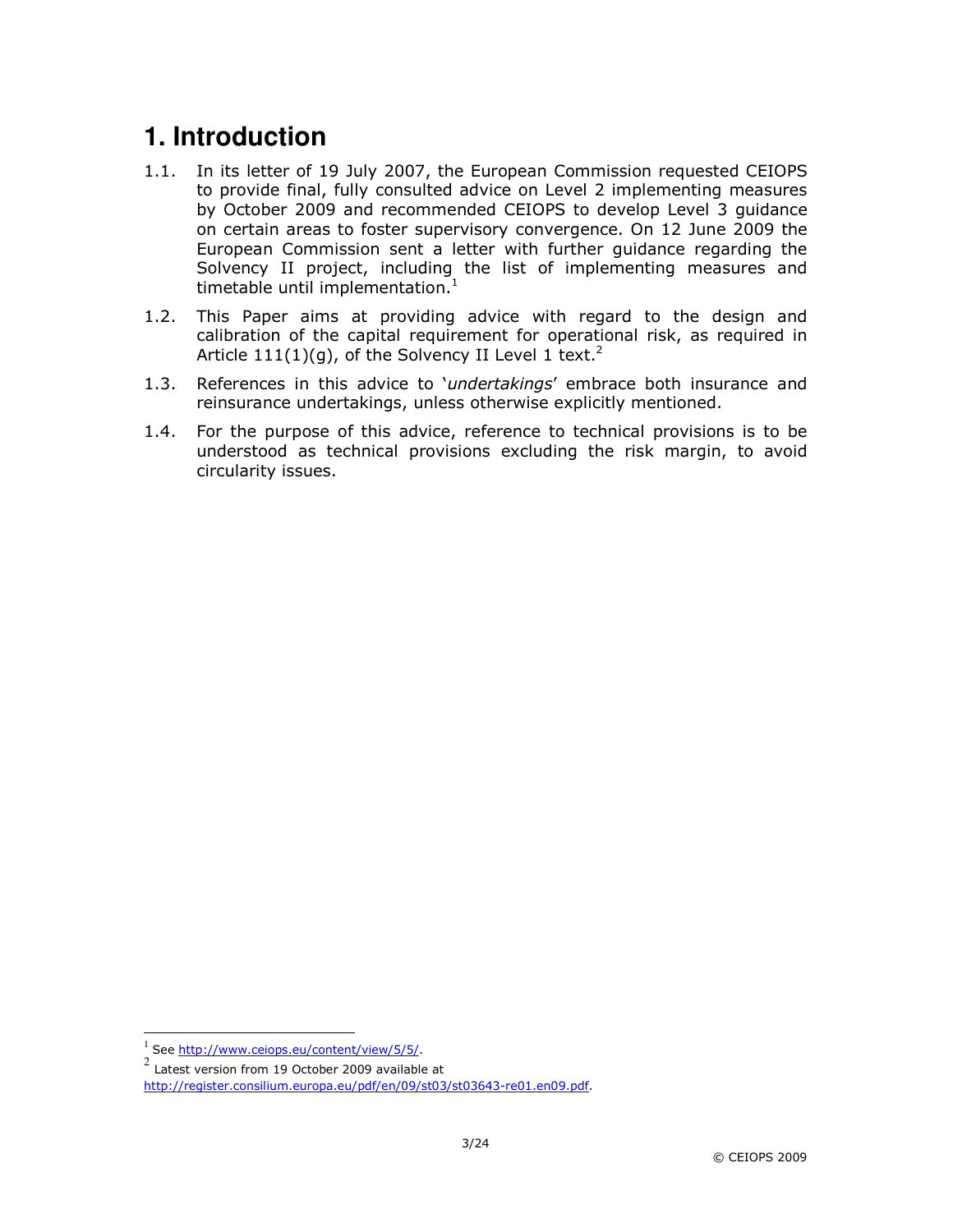# **2. Extract from Level 1 Text**

### **2.1 Legal basis for implementing measure**

2.1. The legal basis for the advice presented in this paper is primarily found in Article 111(1)(9) of the Level 1 text, which states:

Article 111 – Implementing measures

1. In order to ensure that the same treatment is applied to all insurance and reinsurance undertakings calculating the Solvency Capital Requirement on the basis of the standard formula, or to take account of market developments, the Commission shall adopt implementing measures laying down the following: [..]

(f) the methods and parameters to be used when assessing the capital requirement for operational risk set out in Article 107, including the percentage referred to in paragraph 3 of Article 107;

2.2. Article 101 of the Level 1 text mentions in paragraph 4 a list of risks, including under letter (f) 'operational risk'.

Article 101 - Calculation of the Solvency Capital Requirement

1. The Solvency Capital Requirement shall be calculated in accordance with paragraphs 2 to 5 [..]

4. The Solvency Capital Requirement shall cover at least the following risks: [..]

(f) operational risk.

Operational risk as referred to in point  $(f)$  of the first subparagraph shall include legal risks, and exclude risks arising from strategic decisions, as well as reputation risks.

2.3. More precisely, the Level 1 text considers 'operational risk' as one of three main elements of the solvency capital requirement (hereafter, SCR).

Article 103 - Structure of the standard formula

The Solvency Capital Requirement calculated on the basis of the standard formula shall be the sum of the following items:

(a) the Basic Solvency Capital Requirement, as laid down in Article 104;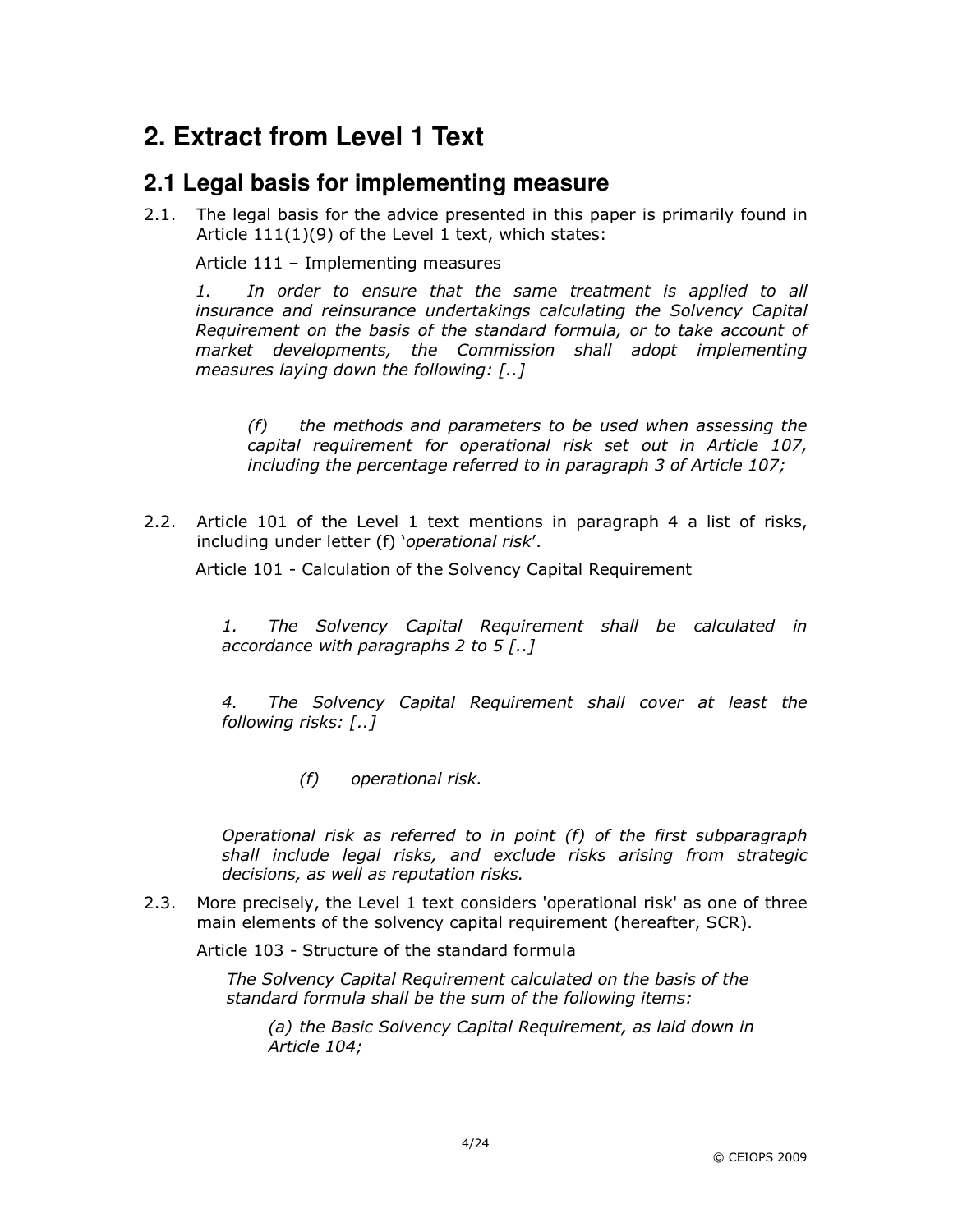(b) the capital requirement for operational risk, as laid down in Article 107;

(c) the adjustment for the loss-absorbing capacity of technical provisions and deferred taxes, as laid down in Article 108.

2.4. As mentioned in Article 103(b), Article 107 is dedicated to the specific regulation of operational risk:

Article 107. Capital requirement for operational risk

1. The capital requirement for operational risk shall reflect operational risks to the extent they are not already reflected in the risk modules referred to in Article 104. That requirement shall be calibrated in accordance with Article 101(3).

2. With respect to life insurance contracts where the investment risk is borne by the policyholders, the calculation of the capital requirement for operational risk shall take account of the amount of annual expenses incurred in respect of those insurance obligations.

3. With respect to insurance and reinsurance operations other than those referred to in paragraph 2, the calculation of the capital requirement for operational risk shall take account of the volume of those operations, in terms of earned premiums and technical provisions which are held in respect of those insurance and reinsurance obligations. In this case, the capital requirement for operational risks shall not exceed 30% of the Basic Solvency Capital Requirement relating to those insurance and reinsurance operations.

## **2.2 Other relevant Articles for providing background to the advice**

2.5. The Level 1 text also mentions operational risk in the following provisions:

Article 13 – Definitions

(33) operational risk means the risk of loss arising from inadequate or failed internal processes, or from personnel and systems, or from external events;

Article 49 – Outsourcing

2. Outsourcing of critical or important operational functions or activities shall not be undertaken in such a way as to lead to any of the following: [..]

(b) increasing unduly the operational risk;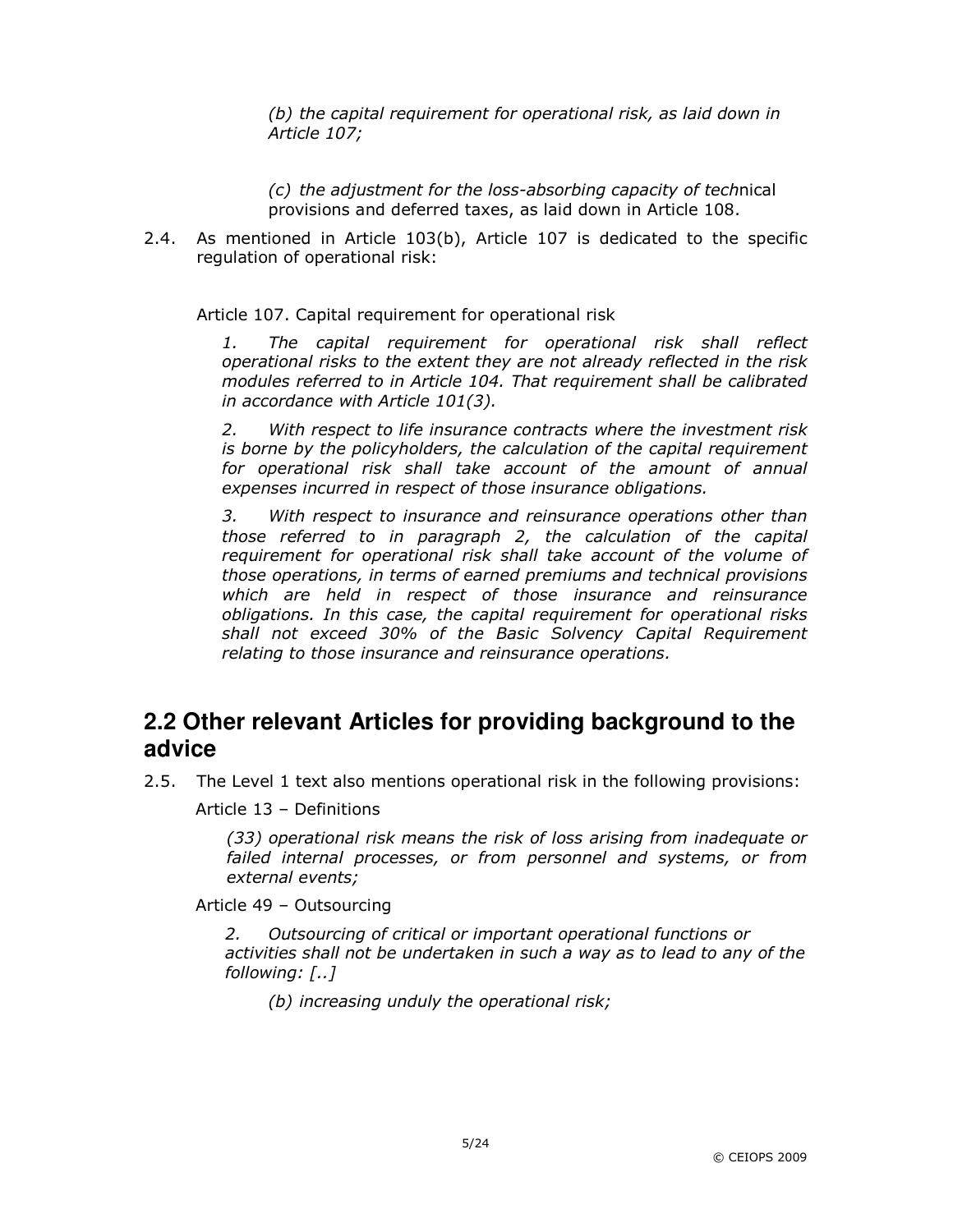## **3. Advice**

 $\overline{a}$ 

## **3.1 Explanatory text**

### **3.1.1. QIS4 feedback**

3.1. The QIS4 report<sup>3</sup>, included a summary of industry feedback:

The standard formula tested in QIS4 was similar to the QIS3 approach. Views diverged between respondents whether the operational risk charge in the standard formula is adequately designed. In general, non-life insurers and the smaller undertakings had a more positive opinion of the operational risk capital charge in QIS4 in comparison to life and larger undertakings and groups.

Many respondents noted that there are further improvements needed in the standard formula.

- 3.2. The main issues mentioned by those respondents are:
	- $\triangleright$  The correlation of 100% with other risks

This correlation, thoroughly debated during the EU inter-institutional procedure for the Directive approval, has been settled in Article 103 of the Level 1 text.

 $\triangleright$  Cap of 30 per cent is too high

According to QIS 4 results, the operational risk charge was, on average, around 6% of the SCR (lowest average of 2% and highest average of 9.5%) and in only 8 Member States did some undertakings register values higher than 30% of the SCR

 $\triangleright$  Lack of risk sensitivity to the wide spectrum of operational risks

In this respect, it seems necessary to keep in mind that the design of the operational risk module in the SCR standard formula needs to maintain an appropriate balance between simplicity and accuracy.

 $\triangleright$  Some respondents noted that the objectives of the operational risk charge can only be properly tackled through internal models and Pillar 2 measures, as operational risk has a wide range of qualitative measures which cannot be taken into account reliably in the standard formula.

The Level 1 text is clear that operational risk must be taken into account in the SCR standard formula.

 $\triangleright$  The responses to the qualitative questions indicated that there is a wide range of operational risk management systems in place, with some participants indicating that they have sophisticated techniques to quantify capital requirements for operational risk, while others have yet to start collecting and categorizing operational risk losses.

<sup>3</sup> http://www.ceiops.eu/media/files/consultations/QIS/CEIOPS-SEC-82-08%20QIS4%20Report.pdf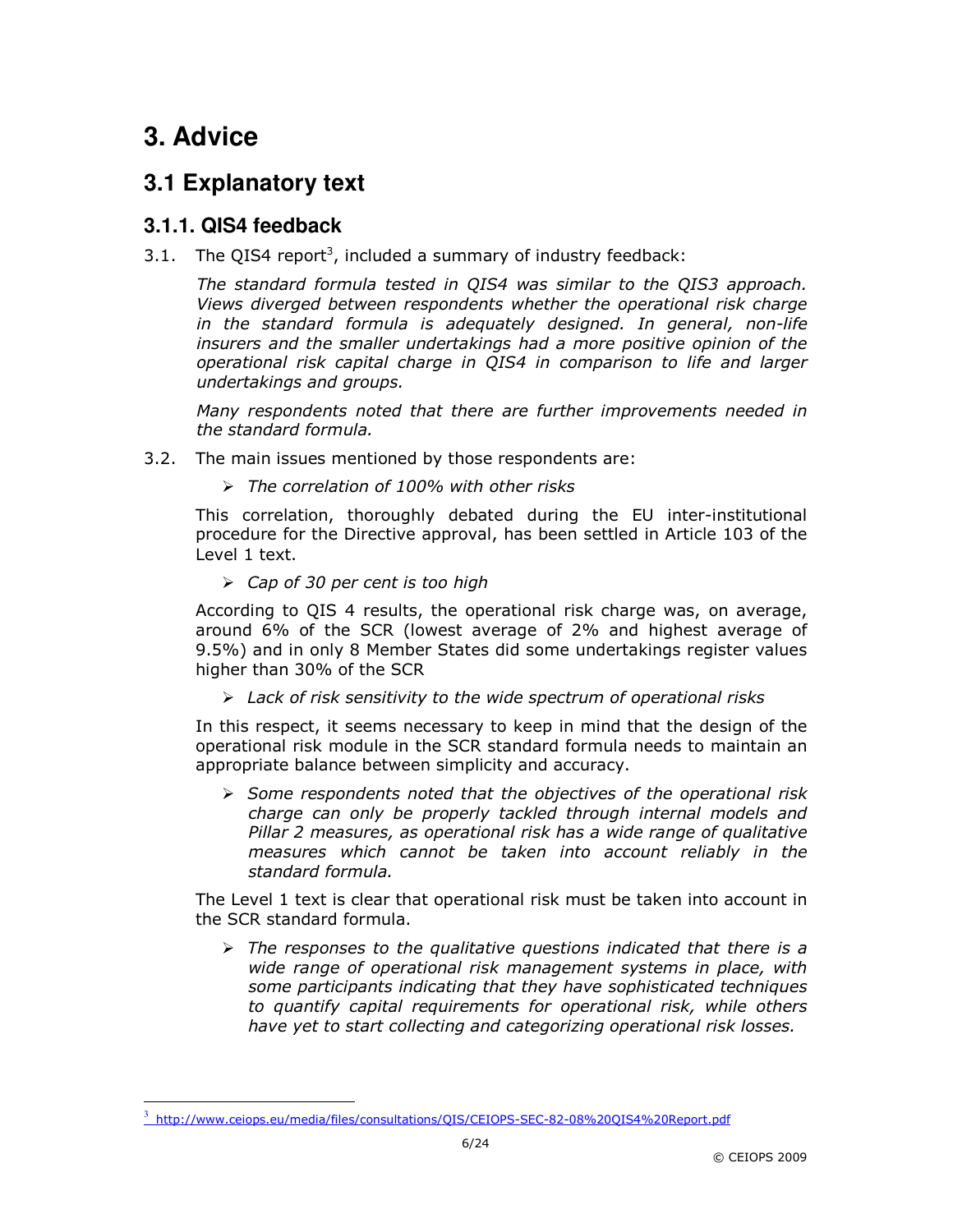- 3.3. Regarding the design of the operational risk module in the SCR standard formula, the QIS4 report mentions (pp. 227 - 237)
	- 47% of the respondents felt that the operational risk charge is adequately designed, while 53% of respondents thought it was not adequately designed;…

In relation to the formula, respondents stated that:

- The standard formula is too simplistic, since it is not risk sensitive, and rewards low pricing and reserving; …
- The formula does not take into account the quality of the operational risk management processes of each undertaking, nor does it encourage the development of good risk management practices; …
- The formula does not reflect the wide spectrum of operational risks that can materialise within an undertaking.

The main suggestions to remedy the perceived deficiencies in the standard formula were:

- The operational risk charge should be calculated as a percentage of the BSCR or the SCR;
- The operational risk charge should be more sensitive to operational risks management;
- The operational risk charge should be based on the entity-specific operational risk sources and the quality of the operational risk management process and the internal control framework
- Diversification benefits and risk mitigation techniques should be considered.
- 3.4. Furthermore the CEIOPS QIS4 report states that "The operational risk capital charge from the internal model tends to be higher than the standard formula with a median ratio of 133% and an inter quartile range of 100% to 233%. 13 of the 16 countries that provided details stated that the median of the ratios was at least 100%."

This statement implies that, compared to internal model results, the QIS4 standard formula charge for operational risk is not high enough.

#### **3.1.2 Scope of the operational risk module**

- 3.5. The operational risk module of the SCR standard formula does not differ significantly from the QIS4 proposal.
- 3.6. According to Table 8 of the QIS4 report (page 31) more than 99% of nonlife insurers and 93.6% of life insurers were able to calculate the operational risk SCR. This demonstrates that the QIS4 approach is workable.
- 3.7. CEIOPS has considered other options proposed for the calculation but has disregarded them on the basis of the analysis and reports on which it has consulted (see 3.1.4). In particular: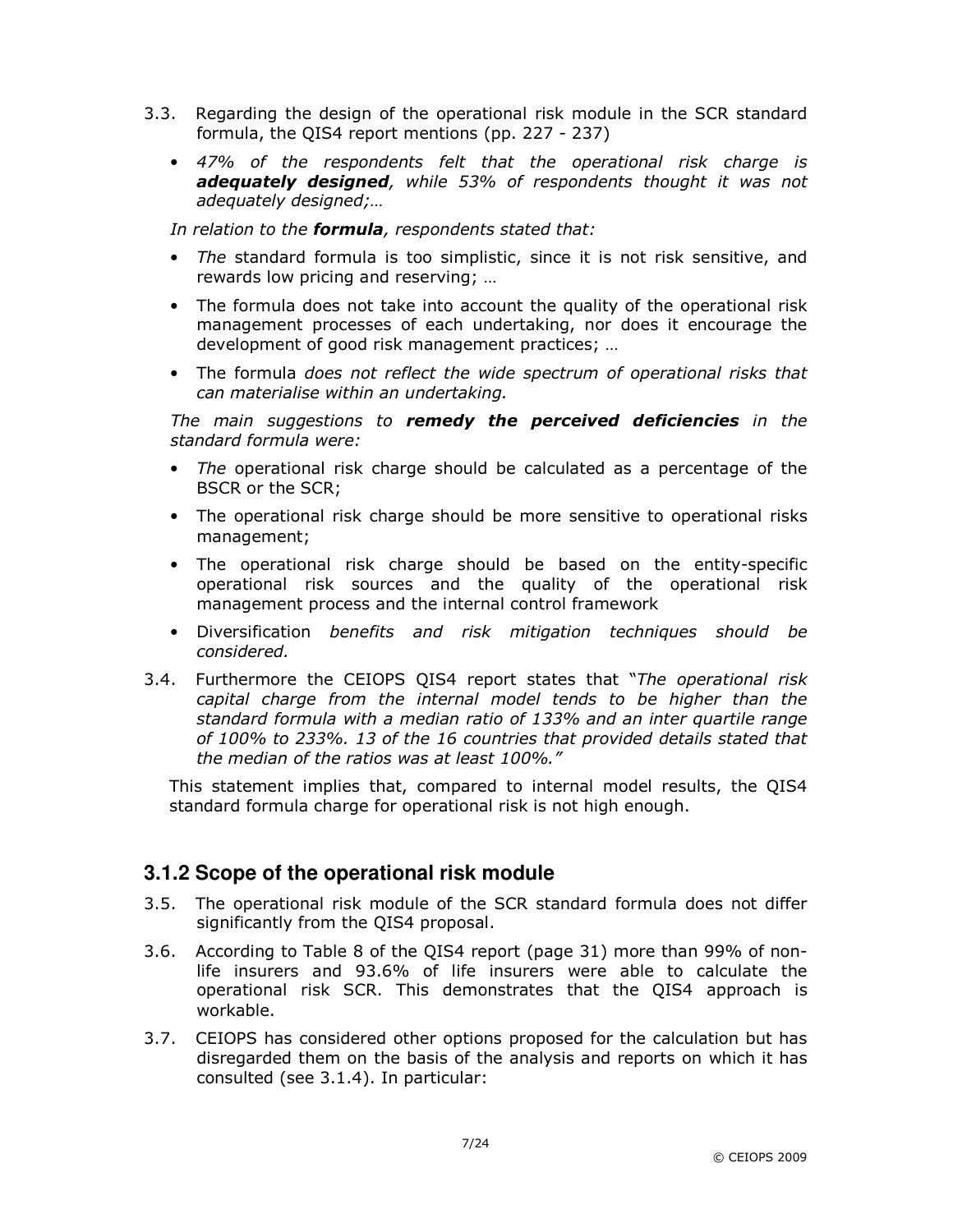- Operational risk is a very complex, qualitative or subjective area and as such it is very difficult to find a standard formula that reflects the operational risk to a notional insurer that would be relevant across jurisdictions and across business areas. This is not to say that such a measure should not be attempted, and improved as far as possible. It is however a consideration that this formula has been improved as far as it can be, and as far as it does not reflect certain business models, this would imply the use of an internal model.
- CEIOPS recognises that applying a standard formula to many firms will inevitably lead to some firms holding more capital than what their internal model suggests and others not holding enough. This was recognised in the CEIOPS QIS4 report where some respondents noted that "operational risk has a wide range of qualitative measures which cannot be taken into account reliably in the standard formula." It therefore seems sensible to have an operational risk charge in the standard formula that is likely to meet the 99.5% VaR criterion for most undertakings, and to allow those undertakings for whom the standard formula is not appropriate to apply for a partial internal model
- Furthermore, due to the complexity and nature of operational risk, the proposed formula tries to reflect an average profile, since more accurate designs would make the formula difficult to apply on a standard basis.
- 3.8. In view of the above:

-

- The calibration of the operational risk factors for the standard formula has been revised to be more consistent with the assessment obtained from internal models. Details of such analysis can be found in section 3.1.3.
- Diversification has not been taken into account as per the interpretation of Article 103 of the Level 1 directive text.
- A zero floor for all technical provisions has been explicitly introduced to avoid an undue reduction of the operational risk SCR.
- Health obligations are split between obligations pursued on a similar technical basis to that of life insurance (SLT Health) and those that are not (non SLT Health). This split shall be consistent with the split within the health module. For further information please refer to CEIOPS' advice on SCR health underwriting risk (CEIOPS-DOC-43/09).<sup>4</sup>
- The Basic SCR is not a sufficiently reliable volume measure of the operational risk, and that a minimum level of granularity would be desirable in the design of the formula.
- 3.9. CEIOPS has also considered the option to introduce a 'ladder factor' as an attempt to reflect the degree of progress of each undertaking in the management of its operational risks. The discount would have been applied to the Operational Risk capital charge, allowing the transformation of qualitative criteria into a quantitative amount in the calculation of the SCR standard formula. After careful consideration, CEIOPS agreed that this ladder factor should not be included in the standard formula. Undertakings wishing to take this further may use a partial internal model.

<sup>&</sup>lt;sup>4</sup> Former CP 50. See http://www.ceiops.eu/index.php?option=content&task=view&id=601.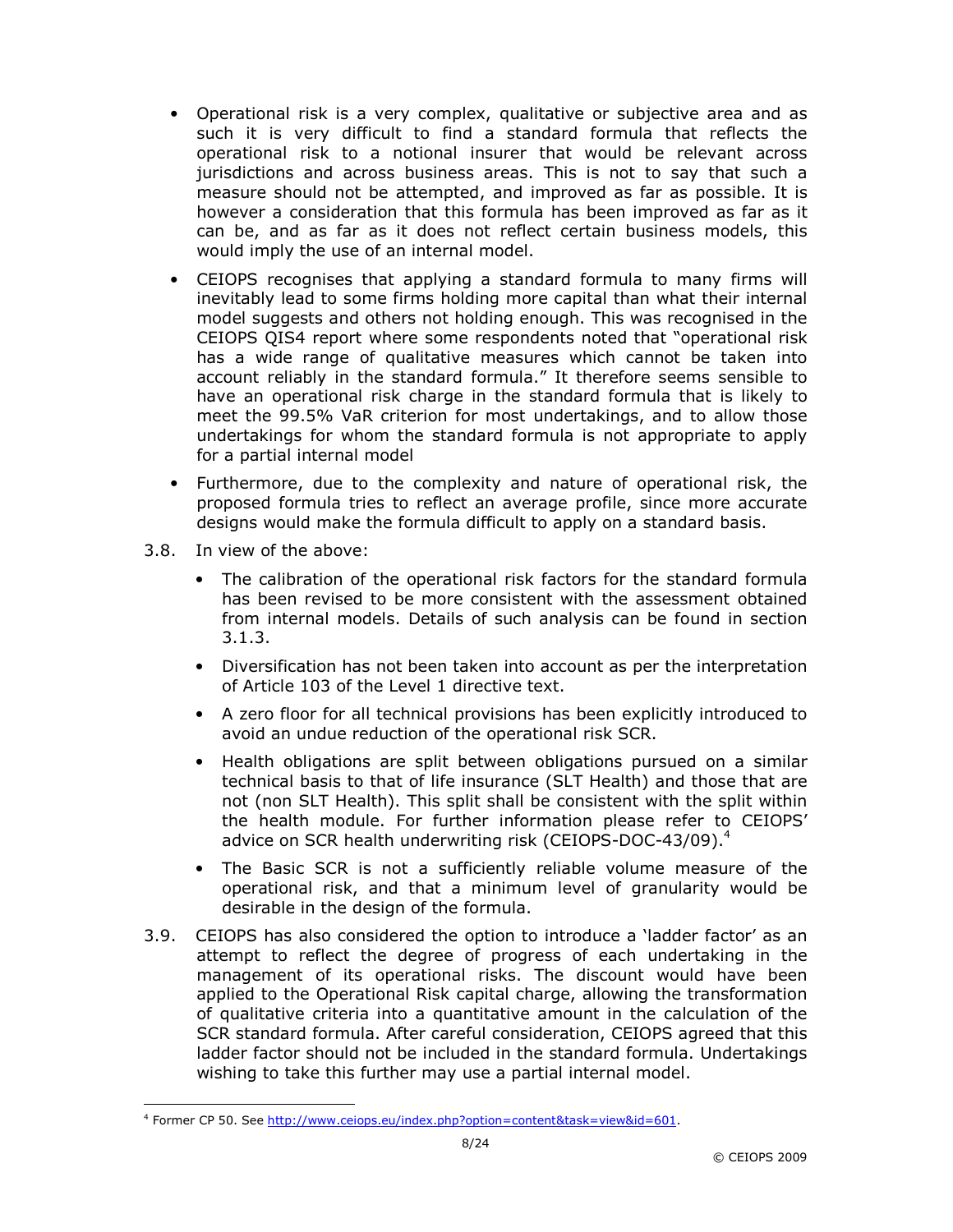## **3.1.3 Design of the operational risk module**

3.10. The inputs for this module are:

| $TP_{life}$                                 | = Total life insurance technical provisions (gross of<br>reinsurance), with a floor equal to zero. This would<br>include unit-linked business<br>and<br>also<br>life<br>like<br>obligations on non-life contracts such as annuities. |
|---------------------------------------------|--------------------------------------------------------------------------------------------------------------------------------------------------------------------------------------------------------------------------------------|
| $\mathit{TP}_{\mathit{SLT}\mathit{Health}}$ | Technical provisions corresponding to health insurance<br>(gross of reinsurance) that correspond to Health SLT <sup>5</sup><br>with a floor equal to zero.                                                                           |
| $TP$ <sub>life-ul</sub>                     | = Total life insurance technical provisions for unit-linked<br>business (gross of reinsurance), with a floor equal to<br>zero.                                                                                                       |
| $TP_{nl}$                                   | = Total non-life insurance technical provisions (gross of<br>reinsurance), with a floor equal to zero (excluding life<br>non-life<br>obligations<br>on<br>contracts<br>such<br>like<br><b>as</b><br>annuities).                      |
| $TP_{Non-SLT\,Health}$                      | = Technical provisions corresponding to health insurance<br>that correspond to Health non SLT <sup>6</sup> (gross<br>of<br>reinsurance), with a floor equal to zero.                                                                 |
| Earn <sub>life</sub>                        | = Total earned life premium (gross of reinsurance),<br>including unit-linked business.                                                                                                                                               |
| $Earn_{SLT\,Health}$                        | = Total earned premiums corresponding to<br>health<br>insurance that correspond to Health $SLT7$ (gross of<br>reinsurance).                                                                                                          |
| $Earnlife-ul$                               | = Total earned life premium for unit-linked business<br>(gross of reinsurance)                                                                                                                                                       |
| Earn <sub>nl</sub>                          | = Total earned non-life premium (gross of reinsurance)                                                                                                                                                                               |
| $Earn_{Non SLT Health}$                     | Total earned premiums corresponding to health<br>insurance that correspond to Health non SLT <sup>8</sup> (gross<br>of reinsurance).                                                                                                 |
| annual variations.                          | All the aforementioned inputs should be available for the last<br>economic period and the previous one, in order to calculate their last                                                                                             |

 $Exp_{ul}$  = Amount of annual expenses (gross of reinsurance) incurred in respect of unit-linked business $^9$ 

 $BSCR$  = Basic SCR

 $\overline{a}$ 

 $<sup>5</sup>$  For more information see CEIOPS-DOC-43/09 mentioned before.</sup>

 $<sup>6</sup>$  idem</sup>

 $^7$  idem

 $^8$  idem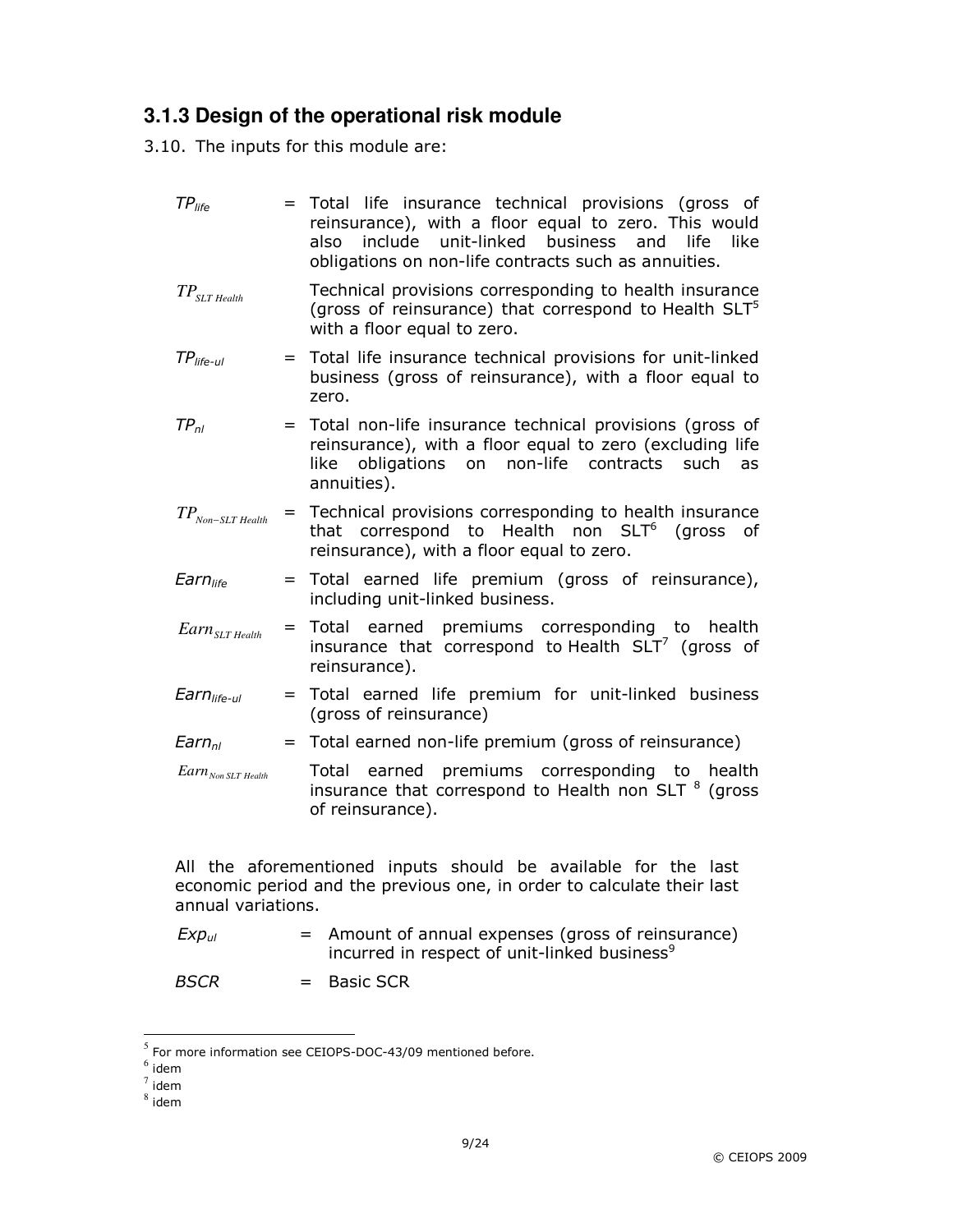3.11. The capital charge for operational risk is determined as follows:

| $SCR_{op}$ | = Capital charge for operational risk |  |
|------------|---------------------------------------|--|
|------------|---------------------------------------|--|

where

$$
SCR_{op} = \min \{BSCRcap \bullet BSCR; Op_{lnul}\} + UL\_f \bullet Exp_{ul}
$$

where

$$
BSCR_{cap} = 30\% \text{ as per the Level 1 text article 107.}
$$

- $Op_{\text{hul}}$  = Basic operational risk charge for all business other than unit-linked business (gross of reinsurance)
- $UL_f$  = Factor charge to be applied to the amount of annual expenses (gross of reinsurance) incurred in respect of unit-linked business. This is calibrated in section 3.1.4.

And  $Op_{\text{inul}}$  is determined as follows:

 $Op_{\text{Inul}} = \text{max} (Op_{\text{premiums}}; Op_{\text{provisions}})$ 

where

$$
Op_{premiums} = P_{life\_f} * (Earn_{life} + Earn_{SLT Health} - Earn_{life-ul}) +
$$
  
\n
$$
P_{nl\_f} * (Earn_{nl} + Earn_{Non-SLT Health}) +
$$
  
\n
$$
Max (0, P_{life\_f} * (Earn_{life} - \Delta Earn_{life-ul})) +
$$
  
\n
$$
Max (0, P_{nl\_f} * \Delta Earn_{non-life})
$$

and

$$
Opprovisions = TPlife_f * ( TPlife + TPSLT Health - TPlife-ul) +TPnl_f * ( TPnl + TPNon SLT Health) +Max(0, TPlife_f * (ΔTPlife - ΔTPlife-ul)) +Max(0, TPnl_f * ΔTPnon-life))
$$

where

 $P_{life\ f,} P_{nl\ f,} T P_{life\ f}$  and  $TP_{nl\ f}$  are the charge factors that need to be calibrated as per 3.1.4.

∆= change in earned premiums / technical provisions from year t-1 to t, for earned premiums / technical provisions increases which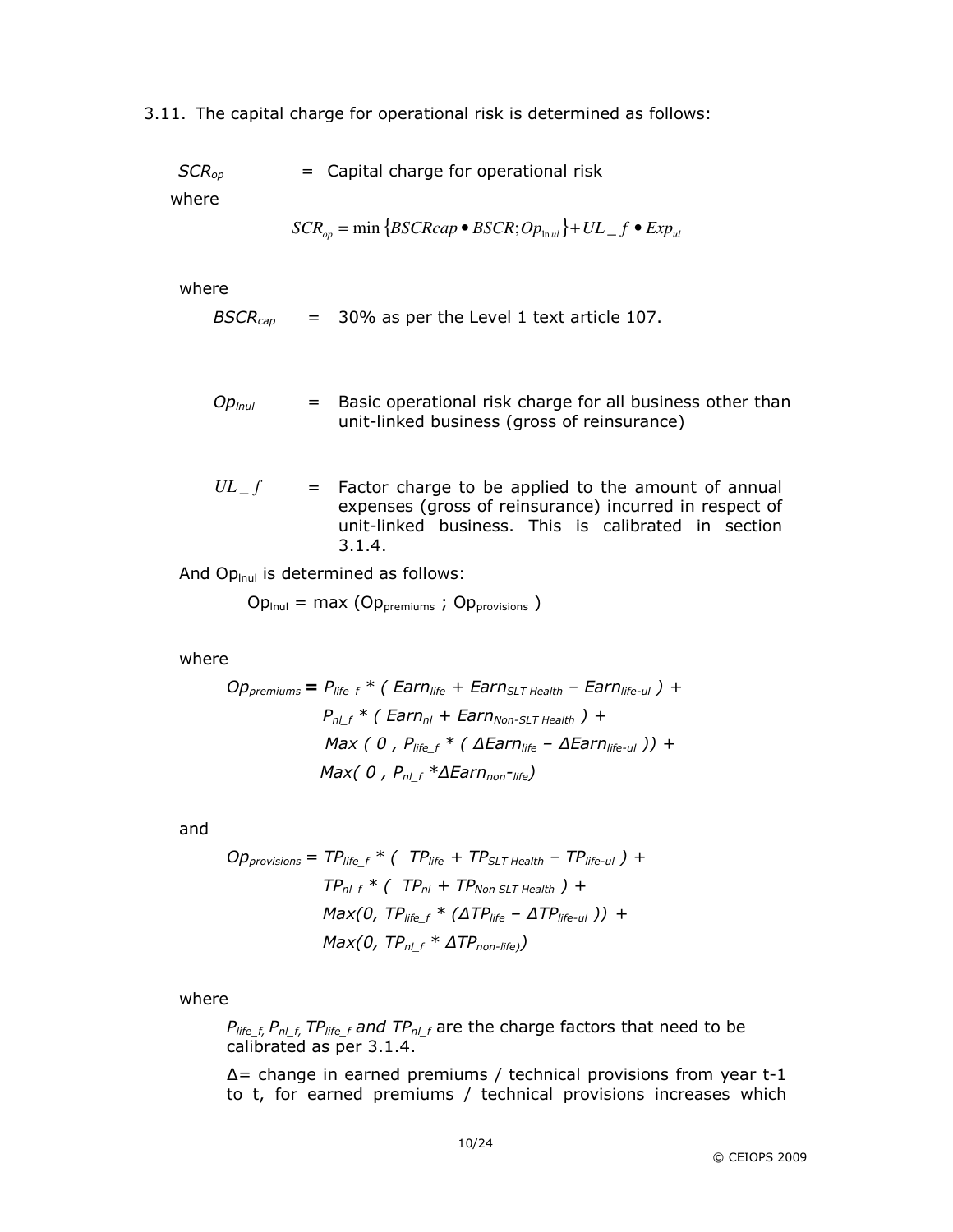have exceeded an increase of 10%. Furthermore no offset shall be allowed between life and non-life  $\Delta$ .<sup>10</sup>

### **3.1.4. Calibration**

-

- 3.12. CEIOPS points out that the calibration in this advice is being considered to be in line with 99.5% VaR and a one year time horizon, incorporating the experience from the current crisis. QIS5 will give an indication of the overall impact of the proposed calibrations, not limited to the SCR but including technical provisions and own funds.
- 3.13. The design of the Operational risk module requires the calibration of the following factors:

$$
P_{life\_f}
$$
  
\n
$$
P_{nl\_f}
$$
  
\n
$$
TP_{life\_f}
$$
  
\n
$$
TP_{nl\_f}
$$
  
\n
$$
UL_f
$$

- 3.14. The calibration of the Operational risk factors has resulted in a particular challenging task mainly due to the lack of information available.
- 3.15. In producing a revised standard formula charge CEIOPS has aimed at setting the operational risk charge at a level of 99.5% VaR as required by the Level 1 text.
- 3.16. As there is no explicit way of measuring operational risk at the tail of the distribution, CEIOPS has used the responses from the internal model operational risk charges as a benchmark for where firms believe their 99.5% VaR for operational risk lies.
- 3.17. Factors should be chosen so that the standard formula operational risk charge is broadly in line with the undiversified operational risk from a firm's internal model. This is because it is CEIOPS interpretation that the level 1 text does not allow for diversification within the standard formula.
- 3.18. The CEIOPS QIS4 report also states that "Only 25% of respondents believed that the data used in their internal model for operational risk is sufficiently accurate, complete and appropriate. Operational risk data used is collected annually and is entity specific". Where there is insufficient data to estimate the capital charge accurately, it is possible that many undertakings may underestimate the risk in their models, especially given that the QIS4 results were not subject to regulatory challenge.
- 3.19. CEIOPS has carried out several analysis as well as referred to external information for validation and benchmarking purposes:

 $10$  A small minority of CEIOPS members disagree with the current inclusion of factors for high growth of premiums and provisions in the design of the formula.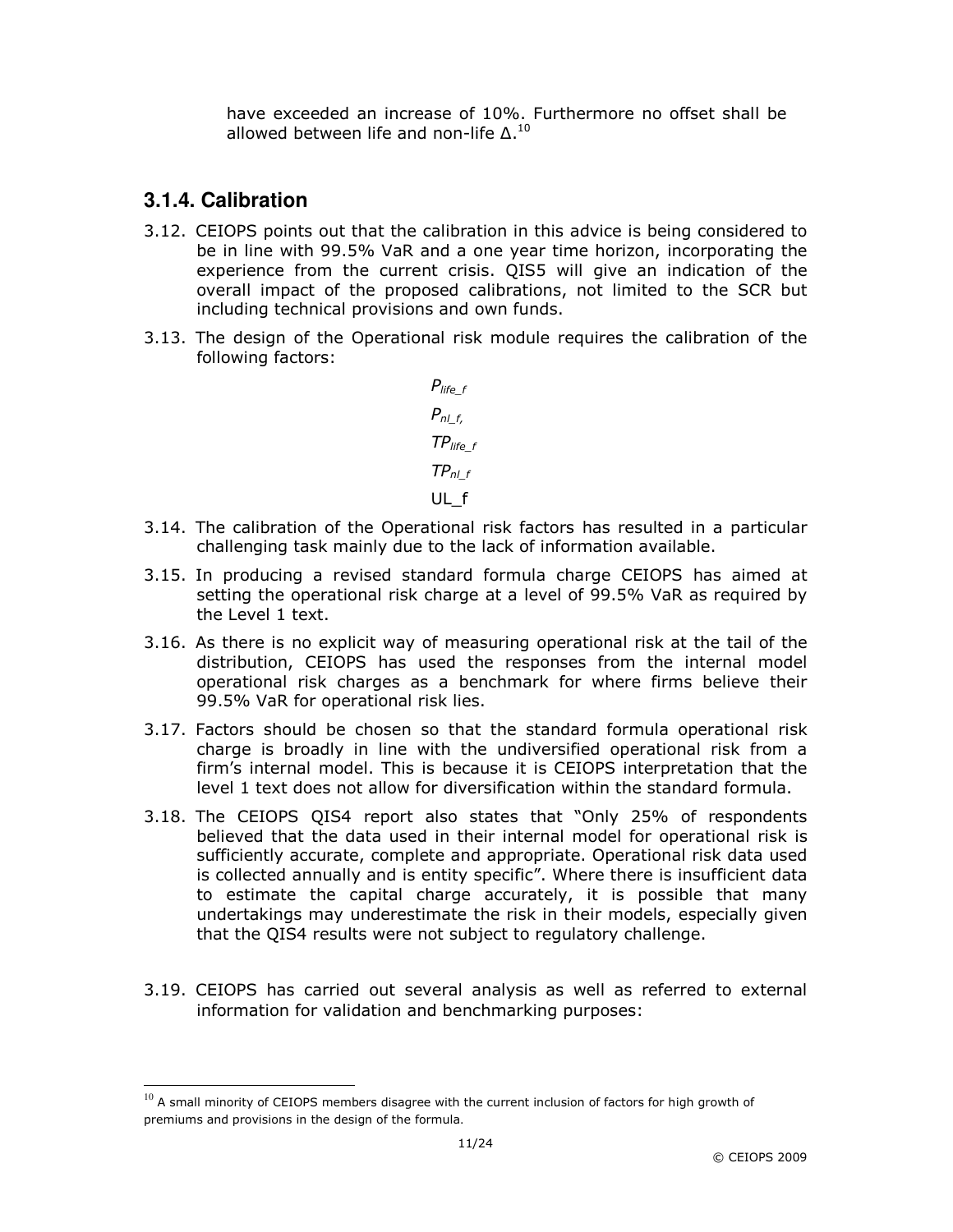#### Analysis 1.

- 3.20. Was based on 5 EU countries and 32 entities in total, including both data on the pre-diversification and post-diversification charges. The sample of undertakings providing post-diversification charges was different than the sample providing pre-diversification charges.
- 3.21. Post-diversification data were disregarded since, unexpectedly, they resulted in higher capital charges than pre-diversification data, making evident that the sample of undertakings providing post-diversification data was biased in respect of the sample of undertakings informing prediversification data.
- 3.22. The following data is presented:
	- 1. Internal models operational pre-diversification charge in relation to non-life technical provisions (Table 1 below).
	- 2. Internal models operational pre-diversification charge in relation to non-life earned premiums (Table 2 below).
	- 3. Internal models operational pre-diversification charge in relation to life technical provisions excluding unit-linked business (Table 3 below).
	- 4. Internal models operational pre-diversification charge in relation to life earned premiums excluding unit-linked business (Table 4 below).
- 3.23. The following analysis was carried out:
	- Production of summary statistics for each of the data subsets above.
	- A charge was selected based on the 50 percentile of the prediversification charge of the internal models.

| Table 1             |       |         |  |  |
|---------------------|-------|---------|--|--|
| mean                | 5,19% |         |  |  |
| standard deviation  |       | 5,62%   |  |  |
| Pearson coefficient |       | 108,29% |  |  |
| Percentiles         | 10    | 1,24%   |  |  |
|                     | 20    | 2,27%   |  |  |
|                     | 30    | 2,79%   |  |  |
|                     | 40    | 2,98%   |  |  |
|                     | 50    | 3,55%   |  |  |
|                     | 60    | 4,31%   |  |  |
|                     | 70    | 4,98%   |  |  |
|                     | 80    | 5,94%   |  |  |
|                     | 90    |         |  |  |
|                     | 100   | 29,02%  |  |  |

| Table 2             |     |        |  |  |
|---------------------|-----|--------|--|--|
| mean                |     |        |  |  |
| standard deviation  |     | 3,01%  |  |  |
| Pearson coefficient |     | 69,41% |  |  |
| Percentiles         | 10  | 1,08%  |  |  |
|                     | 20  | 2,25%  |  |  |
|                     | 30  | 2,83%  |  |  |
|                     | 40  |        |  |  |
|                     | 50  | 3,80%  |  |  |
|                     | 60  | 4,10%  |  |  |
|                     | 70  | 4,89%  |  |  |
|                     | 80  | 5,37%  |  |  |
|                     | 90  | 7,91%  |  |  |
|                     | 100 | 13,41% |  |  |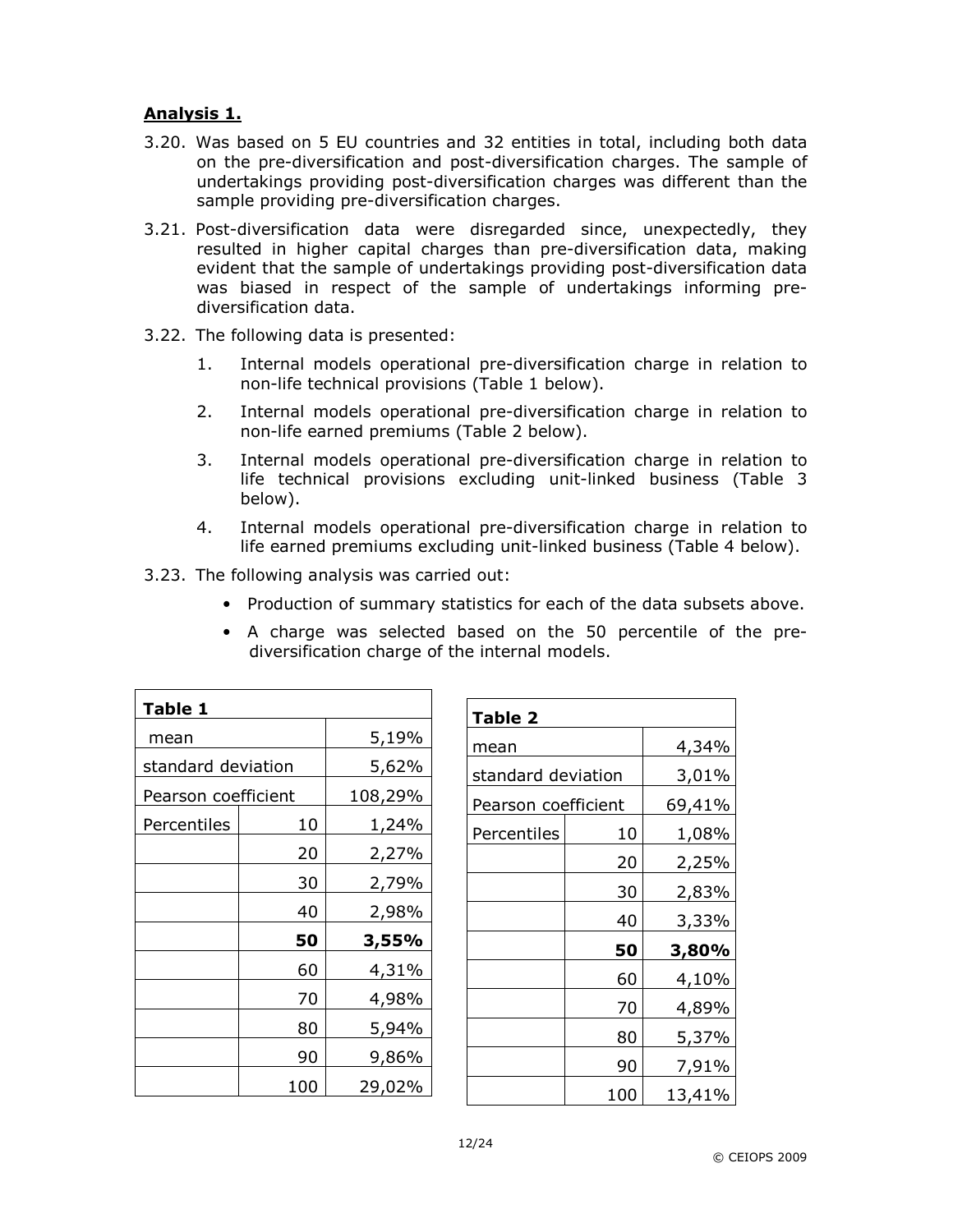| Table 3             |     |         |  |  |
|---------------------|-----|---------|--|--|
| mean                |     | 1,01%   |  |  |
| standard deviation  |     | 1,26%   |  |  |
| percentile          | 10  | 0,13%   |  |  |
|                     | 20  | 0,17%   |  |  |
|                     | 30  | 0,30%   |  |  |
| 40                  |     | 0,49%   |  |  |
|                     | 50  | 0,59%   |  |  |
|                     | 60  | 0,89%   |  |  |
|                     | 70  | 1,09%   |  |  |
|                     | 80  | 1,57%   |  |  |
|                     | 90  | 1,84%   |  |  |
|                     | 100 | 6,43%   |  |  |
| Pearson coefficient |     | 124,18% |  |  |

| Table 4    |                    |        |  |  |
|------------|--------------------|--------|--|--|
| mean       | 11.17%             |        |  |  |
|            | standard deviation |        |  |  |
| percentile | 10                 | 1.64%  |  |  |
|            | 20                 | 2.22%  |  |  |
|            | 30                 | 3.01%  |  |  |
|            | 40                 | 4.21%  |  |  |
|            |                    |        |  |  |
|            | 50                 | 5.44%  |  |  |
|            | 60                 | 7.51%  |  |  |
|            | 70                 | 9.68%  |  |  |
|            | 80                 | 14.84% |  |  |
|            | 90                 | 27.97% |  |  |
|            | 100                | 75.60% |  |  |

- 3.24. The overall conclusion of this analysis is that operational risk in the QIS4 standard formula was under-calibrated.
- 3.25. The revised factors rounded to the first decimal are presented below:

|                 | <b>New</b><br><b>Factors</b> | QIS4<br>Factors |
|-----------------|------------------------------|-----------------|
| $TP - life$     | 0.6%                         | 0.30%           |
| TP - non-life   | 3.6%                         | 2.00%           |
| Prem - life     | 5.5%                         | 3.00%           |
| Prem - non-life | 3.8%                         | 2.00%           |

3.26. For unit-linked business, CEIOPS has assumed that the characteristics are similar to those of other life products. Therefore the QIS4 parameter will evolve in line with the life parameter.

#### Analysis 2

3.27. CEIOPS considered:

If we assume that the allowance for diversification credit between operational risk and other risks in models may be around 50%, then the size of the diversified component for operational risk would be around one half of the size of the undiversified component. This undiversified component should in principle meet the 99.5% VaR criterion. Thus a proxy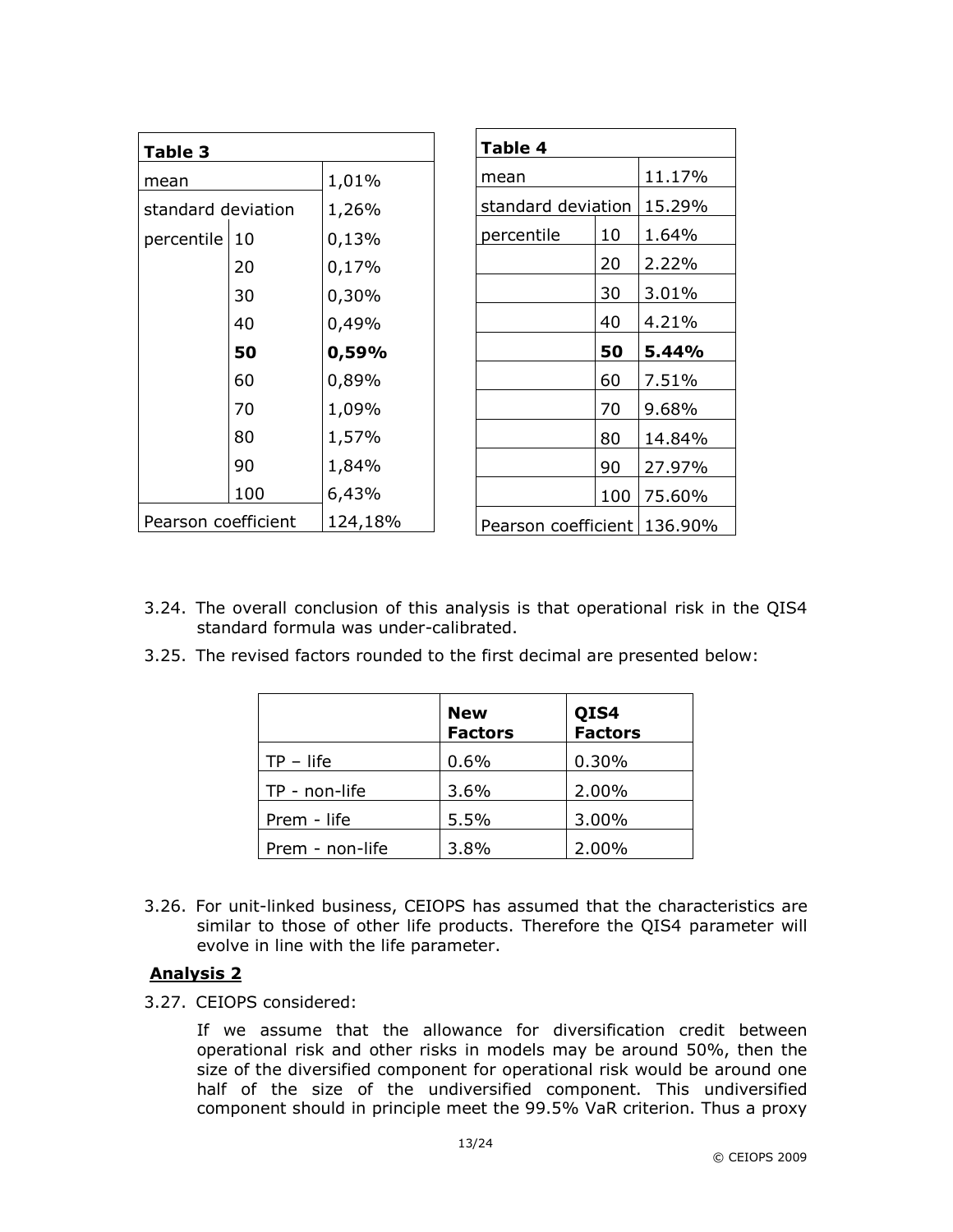could be to simply double the parameters for operational risk in the standard approach SCR for life and non-life undertakings.

3.28. Based on the CRO Forum results, this would then seem to make the operational risk charge in the standard formula, on average, closer to the operational risk charge produced from an undiversified internal model, and hence to meet a 99.5% VaR criterion.

|                 | <b>New</b><br><b>Factors</b> | QIS4<br><b>Factors</b> |
|-----------------|------------------------------|------------------------|
| $TP - life$     | 0.6%                         | 0.3%                   |
| TP - non-life   | 4.0%                         | 2.0%                   |
| Prem - life     | 6.0%                         | 3.0%                   |
| Prem - non-life | 4.0%                         | 2.0%                   |
| UL factor       | 50%                          | 25%                    |

#### CRO Forum Study

- 3.29. The analysis from the Chief Risk Officers (CRO) Forum QIS4 benchmarking study dated 30 October  $2008^{11}$  shows diversified internal model operational risk results to be a similar percentage of total capital required as the standard formula operational risk results.
- 3.30. As noted by the study, the QIS4 requirements for operational risk in the standard approach are significantly lower than the pre-diversification allowance in internal models. In contrast to many internal models, though, the standard approach does not allow for diversification between the operational risk capital requirements and the remaining capital requirements. The net result is that the parameters in the QIS4 standard formula are broadly equivalent to those set by firms for their internal model operational risk charge after applying their diversification assumptions (with the exception of health business).
- 3.31. The CRO Forum results have not been subject to supervisory challenge so the firms in the analysis could have allowed for too much diversification rather than too little. It is not yet clear how much diversification benefit will be allowed for internal models. In line with the banking experience, internal model numbers may increase due to supervisory challenge. In addition, to encourage internal model development and to address the issue of the standard formula not providing incentives to manage operational risk, the undiversified standard formula charge should be higher than the diversified internal model charge and not the same.
- 3.32. The CRO Forum results support the view that the standard formula operational risk parameters have not been set high enough to meet a 99.5% VaR criterion for most undertakings.

 $\overline{a}$ 

<sup>11</sup> http://www.croforum.org/publications.ecp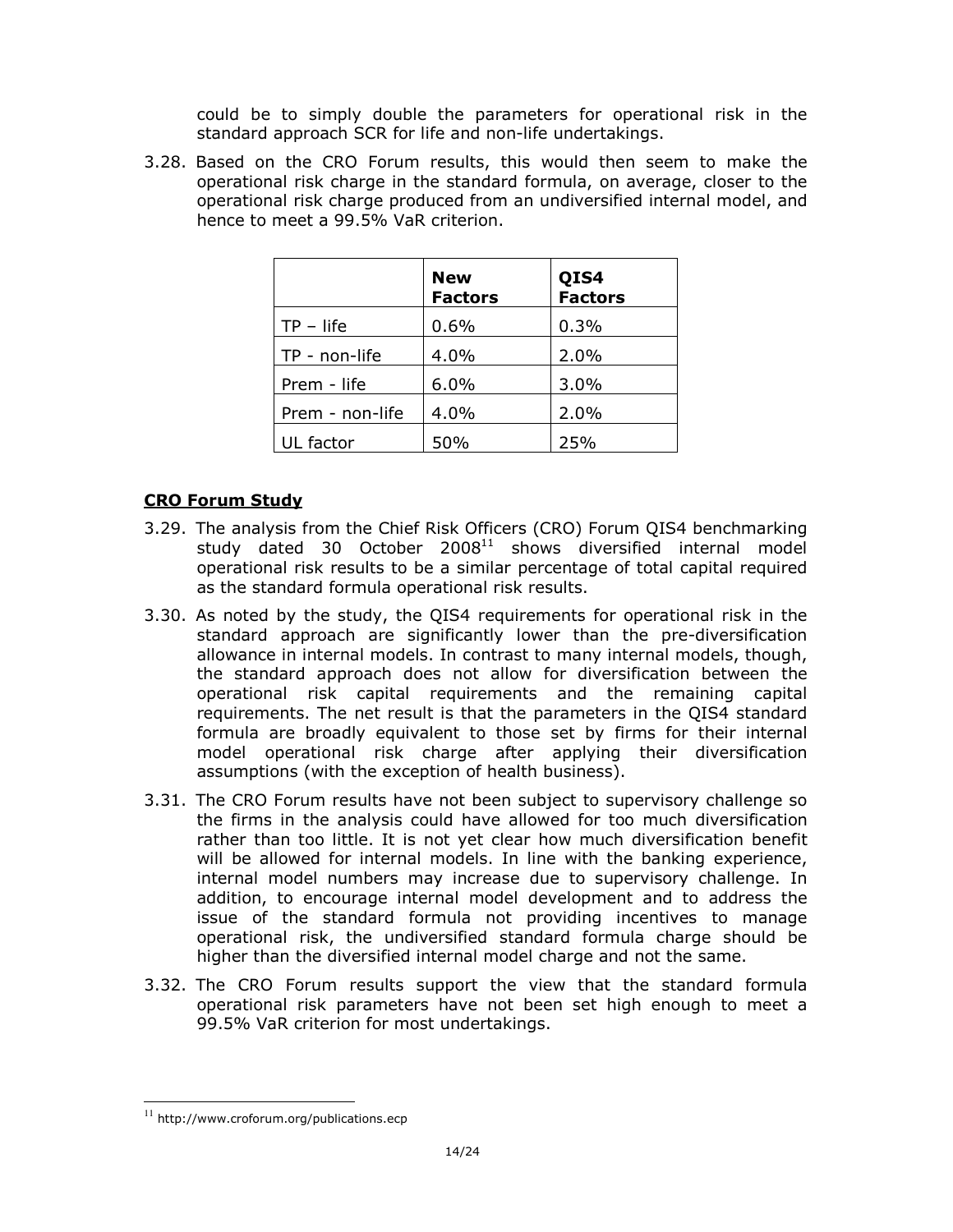#### ABI Study - Calibration

- 3.33. The ABI has also shared with CEIOPS an analysis based on a small sample of firms.
- 3.34. The ABI asked their members to provide the information such as:
	- QIS4 Operational Risk Capital Requirement
	- ICA Capital Charge for Operational Risk Diversified
	- ICA Capital Charge for Operational Risk Undiversified
	- Gross Premiums Gross premiums written per financial statements (this is the best indicator of actual activity). It excludes taxes but includes brokerage and commission. Earned premiums reflect prior years so not appropriate. Net premiums could be unduly low where there is a high proportion of reinsurance.
	- Technical Provisions Gross insured liabilities (claims plus IBNR) before reinsurance but excluding provisions for unearned premiums - per financial statements.
	- Net Income Net premiums.
	- Total Expenses All administrative expenses excluding costs associated with sales/acquisitions (e.g. brokerage), and excluding reinsurance costs. It should include exception and non-operating costs as these are an indicator of the operational risks faced by firms. This number can be extracted from financial statements.
	- Total Insured Value For property lines sum of policy limits net of reinsurance; for liability lines - sum of exposures (net of reinsurance) based on single claim per policy. (For many PI lines, exposure is potentially unlimited as there are no limits to the number of claims.)
	- No of Employees (FTE) FTE Per financial statements (i.e. excludes contractors and outsourcers)
- 3.35. Data was received from 7 life and 6 non-life firms.
- 3.36. The data provided by firms was then turned into ratios firstly to check whether the standard formula for operational risk gave results that were in line with the current parameters.
- 3.37. By looking at Table 1, it is clear that further calibration of the current formula is required. The ratios of QIS4/ Gross Premium and QIS4/ Technical provisions should be close to the current standard formula parameters. Even a sample size this small shows a divergence from these figures of 0.03 and 0.003 respectively for gross premiums (or earnings) and technical provisions for life firms and 0.02 and 0.02 respectively for gross premiums (or earnings) and technical provisions for non-life firms.
- 3.38. The differences between the diversified and undiversified ICA figures demonstrate that diversification is key to many firms for operational risk. However, the standard formula is supposed to be the undiversified operational risk figure according to the Solvency II Level 1 text.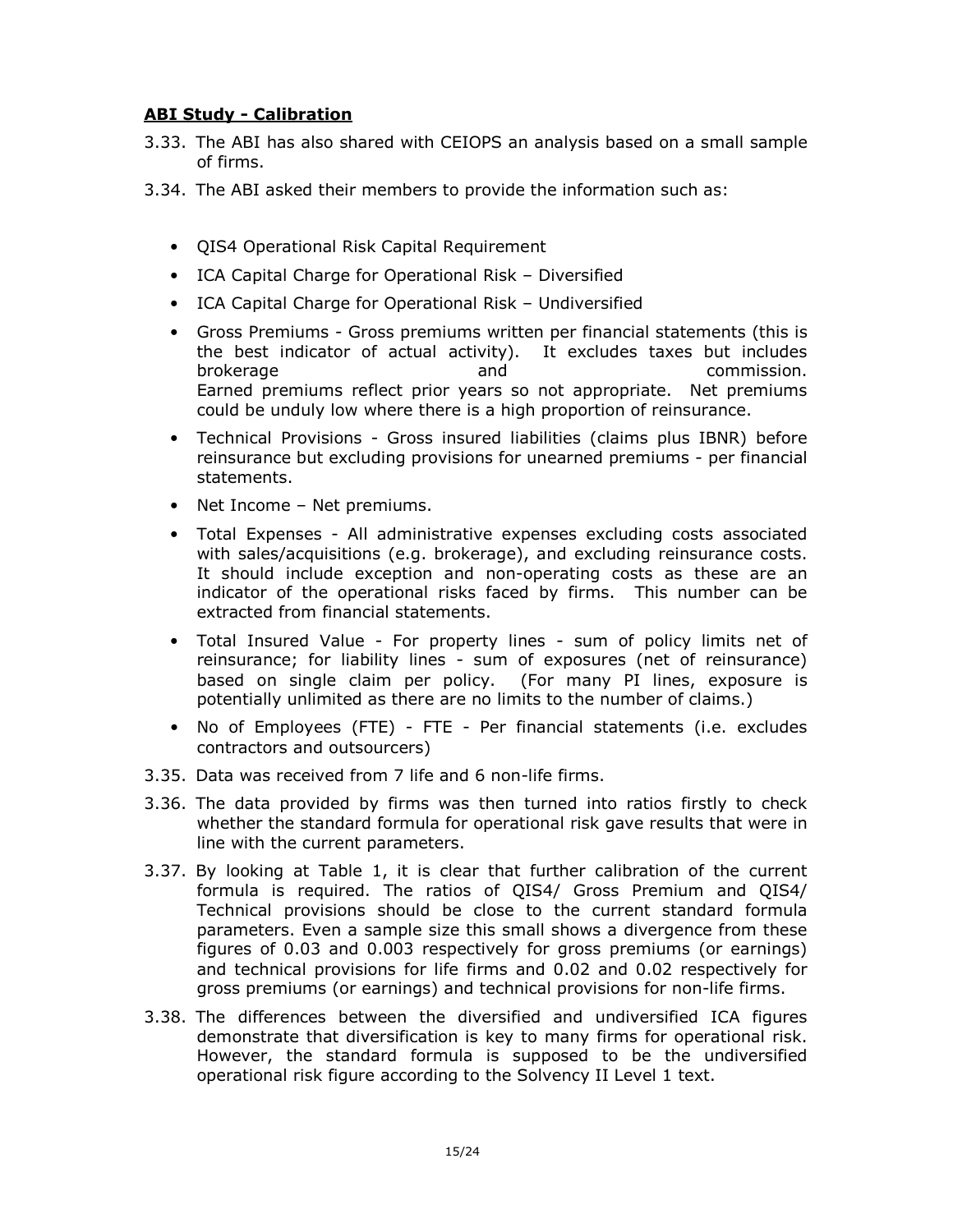3.39. The undiversified ICA figures demonstrate that the life parameters should be 0.0322 for gross premiums and 0.0051 for technical provisions for life firms. In terms of non-life companies, the parameter for gross premiums is 0.0458 while that for technical provisions is 0.0349. It should be noted that this is a small sample, so is indicative only.

| LIFE            |            |                       |                         |              |                       |                              |                 |                     |                               |
|-----------------|------------|-----------------------|-------------------------|--------------|-----------------------|------------------------------|-----------------|---------------------|-------------------------------|
|                 |            | ICA -<br>diversified/ | ICA -<br>undiversified/ | <b>QIS4/</b> | ICA -<br>diversified/ | ICA -<br>lundiversifie<br>d/ |                 | ICA -<br>diversifie | ICA -                         |
|                 | QIS4/Gross | Gross                 | Gross                   | Technical    | Technical             | Technical                    | OIS4/Net        | d/ Net              | undiversi<br>fied/Net         |
| Analysis        | Premium    | Premium               | Premium                 | Reserves     | Reserves              | Reserves                     | Income          | Income              | Income                        |
| Average         | 1.938%     | 2.140%                | 3.220%                  | 0.356%       | 0.190%                | 0.511%                       | 26.157%         | 23.449%             | 22.890%                       |
|                 |            |                       |                         |              |                       |                              |                 |                     |                               |
| Min             | 0.071%     | 0.071%                | 0.071%                  | 0.021%       | 0.000%                | 0.021%                       | 0.818%          | 1.289%              | 2.596%                        |
| Max             | 5.039%     | 5.282%                | 9.184%                  | 1.242%       | 0.343%                | 0.944%                       | 123.143%        | 80.815%             | 80.815%                       |
| Median          | 1.663%     | 1.269%                | 2.567%                  | 0.175%       | 0.249%                | 0.549%                       | 7.033%          | 15.714%             | 11.363%                       |
|                 |            |                       |                         |              |                       |                              |                 |                     |                               |
| 75th percentile | 0.026348   | 0.033068              | 0.031868                | 0.003197     | 0.002712              | 0.007194                     | 0.15433         | 0.18                | 0.249911                      |
|                 |            |                       |                         |              |                       |                              |                 |                     |                               |
| <b>NON-LIFE</b> |            |                       |                         |              |                       |                              |                 |                     |                               |
|                 |            | ICA -<br>diversified/ | ICA -<br>undiversified/ | l0IS4/       | ICA -<br>diversified/ | ICA-<br>undiversifie<br>d/   |                 | ICA -               | ICA -<br>diversifie undiversi |
|                 | QIS4/Gross | Gross                 | Gross                   | Technical    | Technical             | Technical                    | <b>QIS4/Net</b> | d/ Net              | fied/Net                      |
| Analysis        | Premium    | Premium               | Premium                 | Reserves     | Reserves              | Reserves                     | Income          | Income              | Income                        |
| Average         | 2.935%     | 2.881%                | 4.577%                  | 2.675%       | 2.572%                | 3.487%                       | 14.851%         | 15.700%             | 14.505%                       |
|                 |            |                       |                         |              |                       |                              |                 |                     |                               |
| Min             | 2.001%     | 0.643%                | 2.614%                  | 1.934%       | 0.459%                | 1.367%                       | 3.056%          | 0.725%              | 3.487%                        |
| Max             | 4.661%     | 6.161%                | 8.807%                  | 4.004%       | 5.254%                | 5.254%                       | 38.514%         | 27.978%             | 27.027%                       |
| Median          | 2.603%     | 2.356%                | 4.054%                  | 2.281%       | 2.567%                | 3.860%                       | 5.517%          | 17.048%             | 13.000%                       |
|                 |            |                       |                         |              |                       |                              |                 |                     |                               |
| 75th percentile | 3.471%     | 3.645%                | 4.319%                  | 3.330%       | 3.262%                | 4.748%                       | 26.224%         | 25.745%             | 20.014%                       |

Table 1. OP risk analysis results - ABI

- 3.40. The ABI also considered other variables that could be used to model operational risk. However in terms of the Directive text for Solvency II it is explicitly stated that earning (or gross premiums) and technical provisions should be used. Nevertheless for information we provide a summary of their conclusions:
	- The results for Net Income and Employees were treated differently by member firms so any analysis of these figures would not be meaningful.
	- In the case of Employees, firms were not unanimous in their views as to the treatment of outsourcing since the firm is still responsible for outsourcing contracts, but it is difficult to find the exact numbers of outsourced staff.
	- The variable Total Insured Value (Table 3) also caused much confusion. Although some firms were eager to collect this data, other firms, both life and non-life either felt this was not relevant to their business or were not able to provide this information. The low amount of data provided meant that for non-life firms, no meaningful analysis of the data was possible.
	- Total Expenses was probably the most successful variable of the data collected and this may be useful in other analyses of operational risk. This could be a parameter that is used together with gross premiums and technical provisions in business areas other than just unit-linked ones. It may not be particularly useful on its own, but combined with other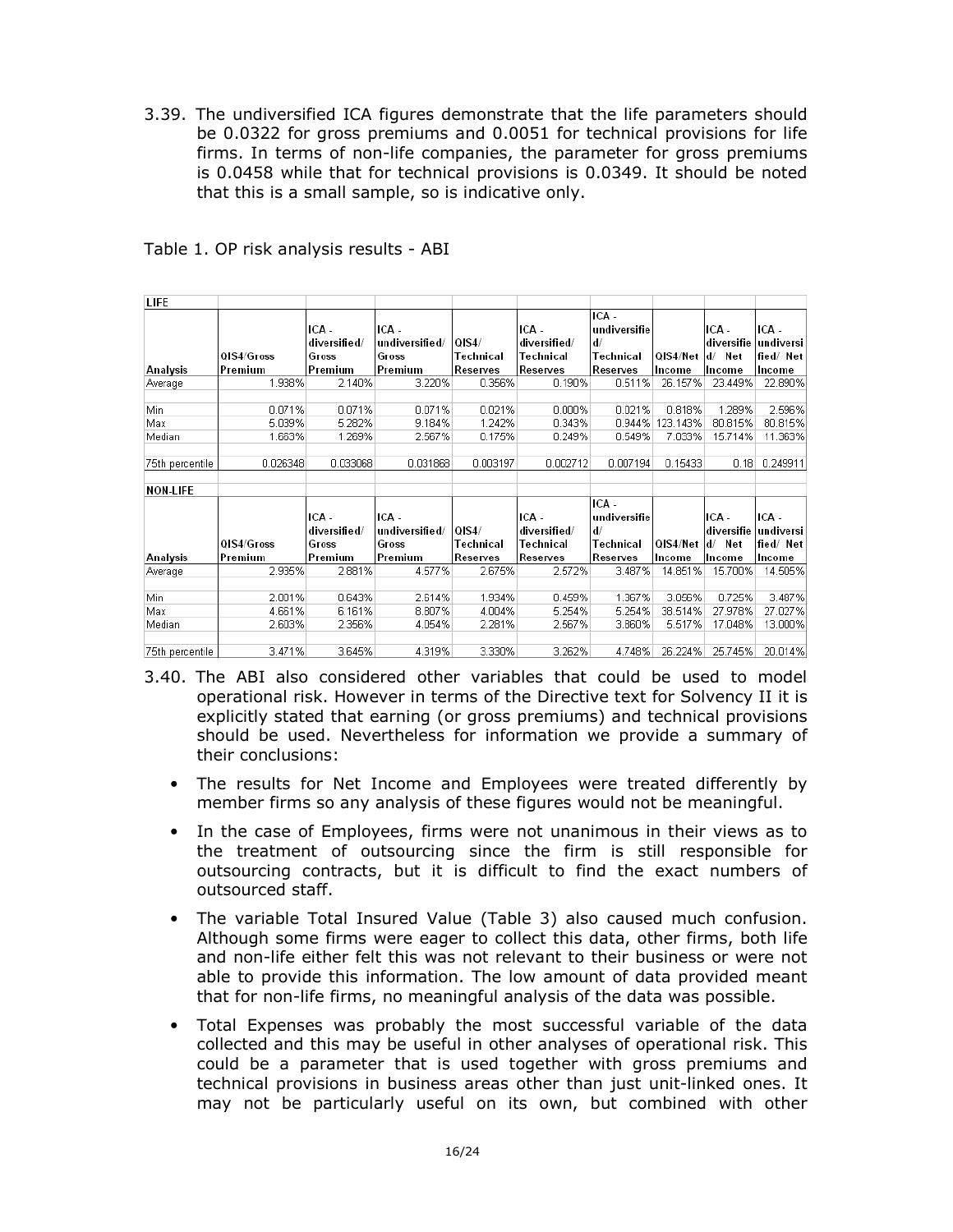measures, it may refine the risk sensitivity of the standard operational risk measure. On the other hand, it may be more complicated and so be a better measure for an internal model for operational risk as it reflects a way of measuring the cost of replacing business processes that are currently in place.

• Other methods of valuing operational risk including using past loss data, such as that collected in the ORIC database, are also very useful both to compare with ICA and QIS4 figures and in their own right for use in internal models. ORIC will also be doing work on this area in the future.

#### FSA UK Analysis

- 3.41. The UK FSA carried out a small analysis based on internal ICA data: 15 life firms and 13 non life firms.
- 3.42. The FSA compared the adequacy of the range of factors from the different analysis and proposals and illustrated the results on graphs as presented in the annex.

| <b>Parameters</b>     | QIS <sub>4</sub> | <b>FSA</b> | FSA <sub>1</sub> | FSA <sub>2</sub> | FSA <sub>3</sub> | <b>Analysis 1</b> | <b>ABI</b> |
|-----------------------|------------------|------------|------------------|------------------|------------------|-------------------|------------|
| <b>ITP - life</b>     | 0.3%             | 0.60%      | 1.25%            | 1.25%            | 1.10%            | 0.60%             | 0.51%      |
| <b>ITP - non-life</b> | 2.0%             | $4.00\%$   | 2.00%            | 2.00%            | 4.00%            | 3.60%             | 3.49%      |
| <b>TP</b> - health    | 0.2%             | 0.40%      | 0.20%            | 0.20%            | 0.20%            |                   |            |
| <b>Prem - life</b>    | 3.0%             | 6.00%      | 8.00%            | 8.00%            | 8.00%            | 5.50%             | 3.22%      |
| Prem - non-life       | 2.0%             | 4.00%      | 6.00%            | 6.00%            | 5.00%            | 3.80%             | 4.58%      |
| Prem - health         | 2.0%             | 4.00%      | 2.00%            | 2.00%            | 2.00%            |                   |            |
| L BSCR cap            | 30.0%            | 30.00%     | 60.00%           | 20.00%           | 20.00%           | 30.00%            | 30.00%     |
| <b>NL BSCR cap</b>    | 30.0%            | $30.00\%$  | 60.00%           | 20.00%           | 20.00%           | 30.00%            | 30.00%     |
| <b>UL</b> factor      | 25.0%            | 25.00%     | 50.00%           | 25.00%           | 25.00%           | 25.00%            | 25.00%     |

3.43. The results of the analysis show clearly that the QIS 4 factors are too low.

### **3.1.5 Results**

3.44. After considering the above analysis and reports, CEIOPS recommends the final factors to be as follows:

|                   | <b>New</b><br><b>Factors</b> | QIS4<br><b>Factors</b> |
|-------------------|------------------------------|------------------------|
| $TP - life$       | 0.6%                         | 0.3%                   |
| TP - non-life     | 3.6%                         | 2.0%                   |
| Prem - life       | 5.5%                         | 3.0%                   |
| Prem - non-life   | 3.8%                         | 2.0%                   |
| UL factor         | 25%                          | 25%                    |
| BSCR cap -life    | 30%                          | 30%                    |
| BSCR cap non-life | 30%                          | 30%                    |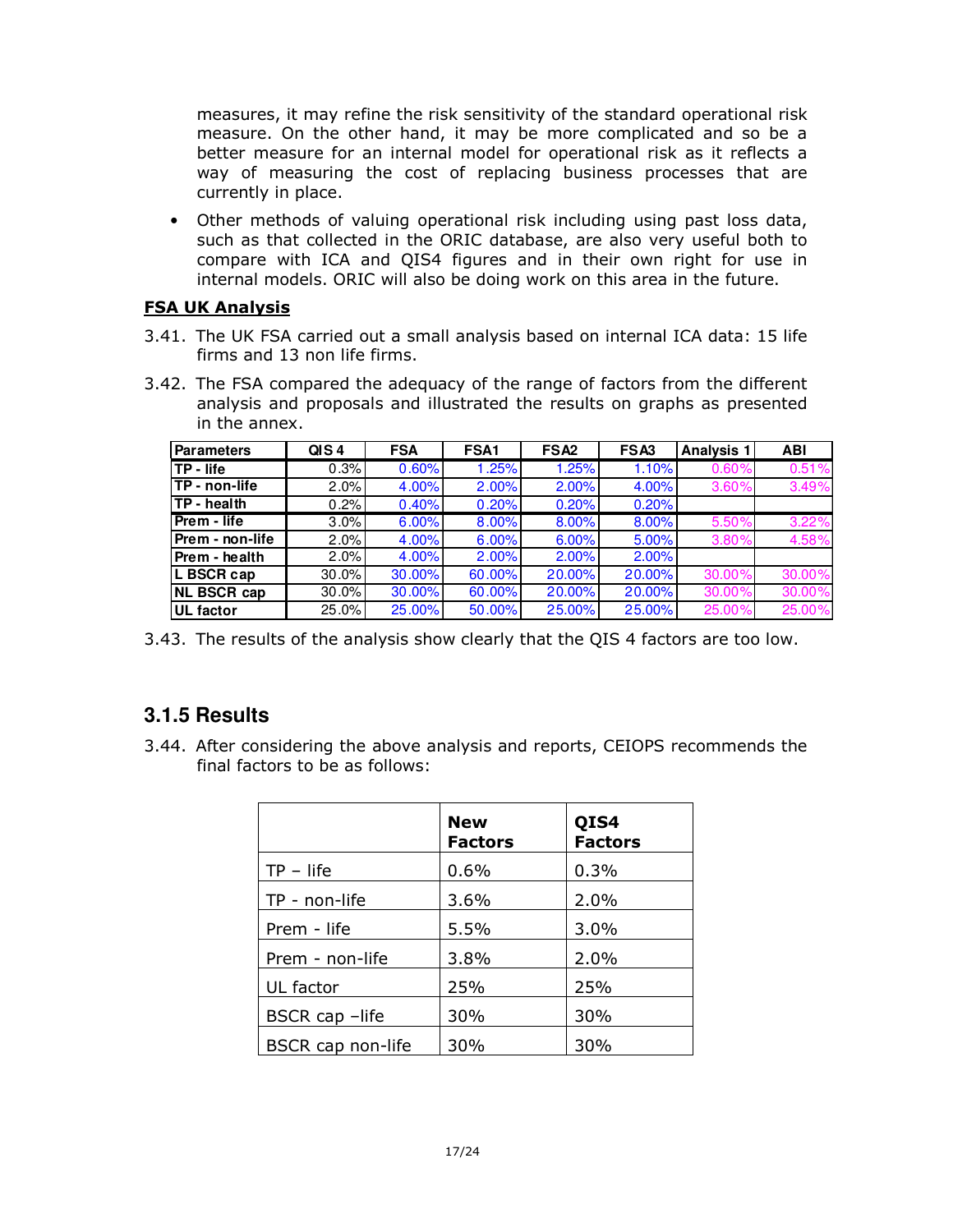- 3.45. Irrespective of the source, the calibration has shown that the QIS 4 factors were too low.
- 3.46. CEIOPS has selected the final factors from Analysis 1. The underlying reason behind the choice is that this is based on a larger sample of data. It is important to note that the results are not far different from those produced by other analysis or reports.

## **3.2 CEIOPS' advice**

### Definition

- 3.47. Operational risk is the risk of loss arising from inadequate or failed internal processes, or from personnel and systems, or from external events (Article 13(33) of the Level 1 text). Operational risk shall include legal risks, and exclude risks arising from strategic decisions, as well as reputation risks (Article  $101(4)(f)$  of the Level 1 text). The operational risk module is designed to address operational risks to the extent that these have not been explicitly covered in other risk modules.
- 3.48. For the purpose of this advice, reference to technical provisions is to be understood as technical provisions excluding the risk margin, to avoid circularity issues.

#### Calibration

- 3.49. Based on the assumptions contained in the explanatory text, CEIOPS has calibrated the sub-module according to 99.5% VaR and a one year time horizon.
- 3.50. The overall conclusion of our analysis is that operational risk in the QIS4 standard formula was under-calibrated.
- 3.51. CEIOPS thus proposes the following operational risk factors:

| <b>New</b><br><b>Factors</b> | QIS4<br><b>Factors</b> |
|------------------------------|------------------------|
| 0.6%                         | 0.3%                   |
| $3.6\%$                      | 2.0%                   |
| 5.5%                         | 3.0%                   |
| 3.8%                         | 2.0%                   |
| 25%                          | 25%                    |
| 30%                          | 30%                    |
| 30%                          | 30%                    |
|                              |                        |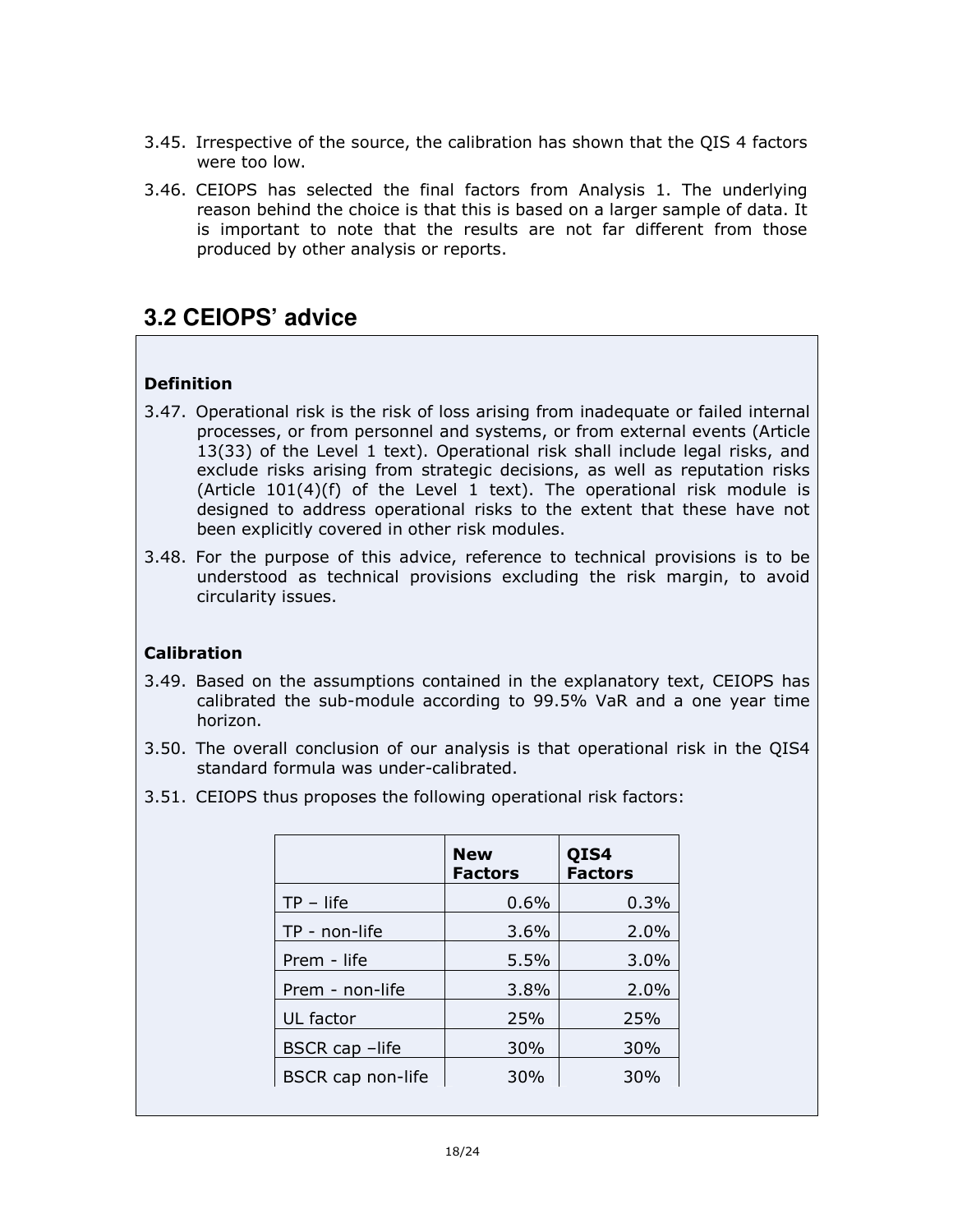| <b>Inputs</b>                                                                                                                                                  |                            |  |                                                                                                                                                                                                                                                                                                    |  |  |  |  |
|----------------------------------------------------------------------------------------------------------------------------------------------------------------|----------------------------|--|----------------------------------------------------------------------------------------------------------------------------------------------------------------------------------------------------------------------------------------------------------------------------------------------------|--|--|--|--|
| 3.52. The inputs for this module are:                                                                                                                          |                            |  |                                                                                                                                                                                                                                                                                                    |  |  |  |  |
| $TP_{life}$                                                                                                                                                    |                            |  | = Total life insurance technical provisions (gross of<br>reinsurance), with a floor equal to zero. This would also<br>include unit-linked business and life like obligations on<br>non-life contracts such as annuities.                                                                           |  |  |  |  |
|                                                                                                                                                                | $TP_{SLT\,Health}$         |  | = Technical provisions corresponding to health insurance<br>(gross of reinsurance) that correspond to Health SLT<br>with a floor equal to zero.                                                                                                                                                    |  |  |  |  |
|                                                                                                                                                                | $TP_{life-ul}$             |  | = Total life insurance technical provisions for unit-linked<br>business (gross of reinsurance), with a floor equal to<br>zero.                                                                                                                                                                     |  |  |  |  |
| $TP_{nl}$                                                                                                                                                      |                            |  | = Total non-life insurance technical provisions (gross of<br>reinsurance), with a floor equal to zero (excluding life<br>like obligations of non-life contracts such as annuities).                                                                                                                |  |  |  |  |
|                                                                                                                                                                | $TP_{Non-SLT}$ Health      |  | = Technical provisions corresponding to health insurance<br>correspond to Health<br>that<br>non SLT (gross<br>οf<br>reinsurance), with a floor equal to zero.                                                                                                                                      |  |  |  |  |
|                                                                                                                                                                | Earn <sub>life</sub>       |  | = Total earned life premium (gross of reinsurance),<br>including unit-linked business.                                                                                                                                                                                                             |  |  |  |  |
|                                                                                                                                                                | $Earn_{SLT\text{ Health}}$ |  | Total earned premiums corresponding to<br>health<br>insurance that correspond to Health SLT (gross of<br>reinsurance)                                                                                                                                                                              |  |  |  |  |
|                                                                                                                                                                | Earn <sub>life-ul</sub>    |  | = Total earned life premium for unit-linked business (gross<br>of reinsurance)                                                                                                                                                                                                                     |  |  |  |  |
|                                                                                                                                                                | $Earn_{nl}$                |  | = Total earned non-life premium (gross of reinsurance)                                                                                                                                                                                                                                             |  |  |  |  |
|                                                                                                                                                                |                            |  | $Earn_{NonSLT,Hea}$ = Total earned premiums corresponding to health that<br>correspond to Health non SLT (gross of reinsurance).                                                                                                                                                                   |  |  |  |  |
| All the aforementioned inputs should be available for the last<br>economic period and the previous one, in order to calculate their last<br>annual variations. |                            |  |                                                                                                                                                                                                                                                                                                    |  |  |  |  |
|                                                                                                                                                                | $Exp_{ul}$                 |  | = Amount of annual expenses (gross of reinsurance)<br>in respect of unit-linked business.<br>incurred<br>Administrative expenses should be used (excluding<br>acquisition expenses); the calculation should be<br>based on the latest past years expenses and not on<br>future projected expenses. |  |  |  |  |
|                                                                                                                                                                | <b>BSCR</b>                |  | = Basic SCR                                                                                                                                                                                                                                                                                        |  |  |  |  |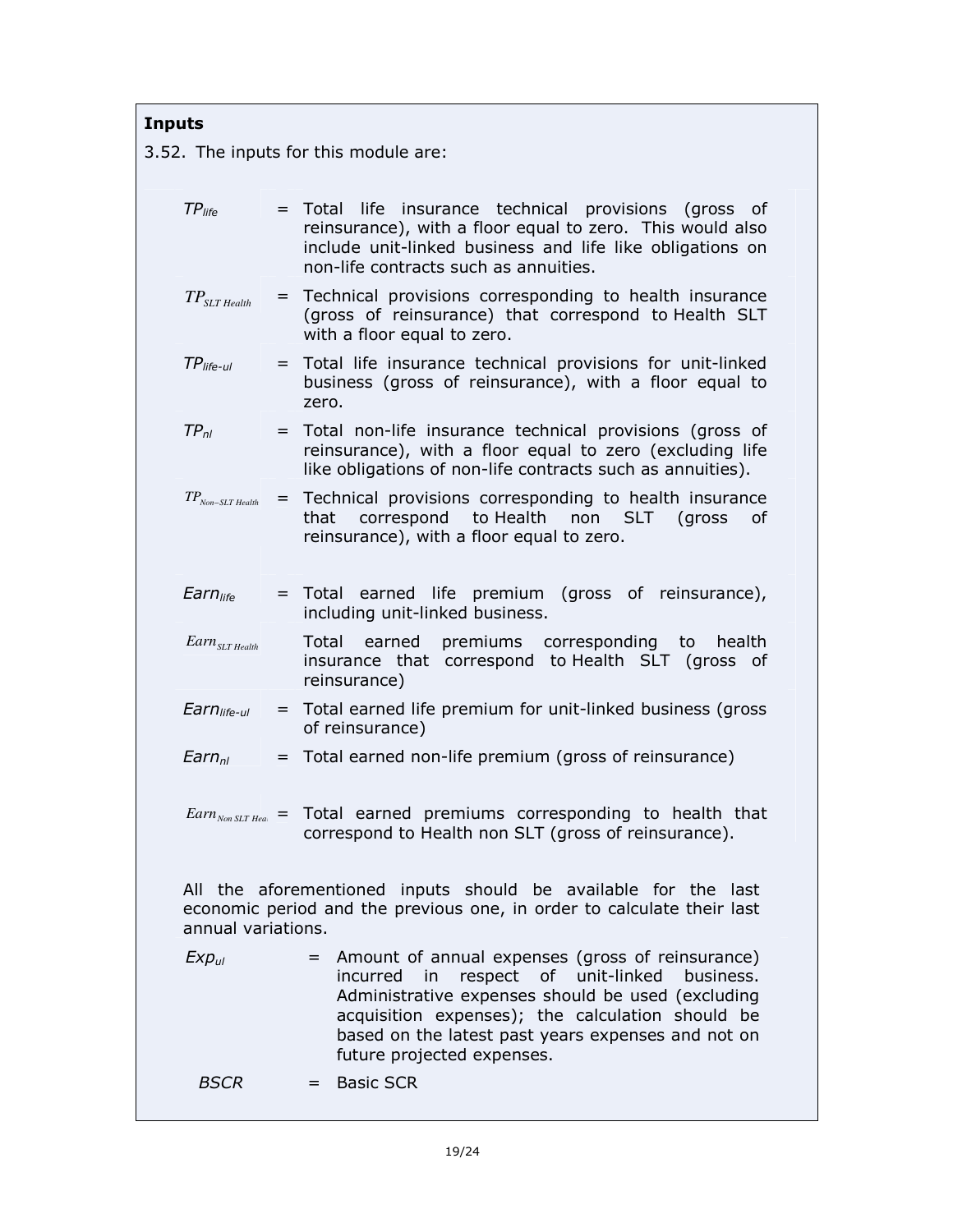#### **Calculations**

3.53. The capital charge for operational risk is determined as follows:

 $SCR_{op}$  = Capital charge for operational risk

where

$$
SCR_{op} = \min \{0.30 \bullet BSCR; Op_{\text{ln}ul}\} + 0.25 \bullet Exp_{ul}
$$

Where

 $Op_{lnul}$  = Basic operational risk charge for all business other than unit-linked business (gross of reinsurance)

is determined as follows:

 $Op_{lnul} = max (Op_{premiums} ; Op_{provisions})$ 

where

$$
Op_{premiums} = 0.055 * (Earnlife + EarnSLT Health - Earnlife-ul) +0.038 * (Earnnon-life + EarnNon SLT Health) +Max( 0 , 0.055 * (AEarnlife - AEarnlife-ul )) +Max( 0 , 0.038 * AEarnnon-life )
$$

and:

$$
Opprovisions = 0.006 * (TPlife + TPSLT Health - TPlife-ul) +0.036 * (TPnon-life + TPNon SLT Health) +Max(0, 0.006 * (ATPlife - ATPlife-ul)) +Max(0, 0.036 * ATPnon-life)
$$

where

∆= change in earned premiums / technical provisions from year t-1 to t, for earned premiums / technical provisions increases which have exceeded an increase of 10%. Furthermore no offset shall be allowed between life and non-life ∆.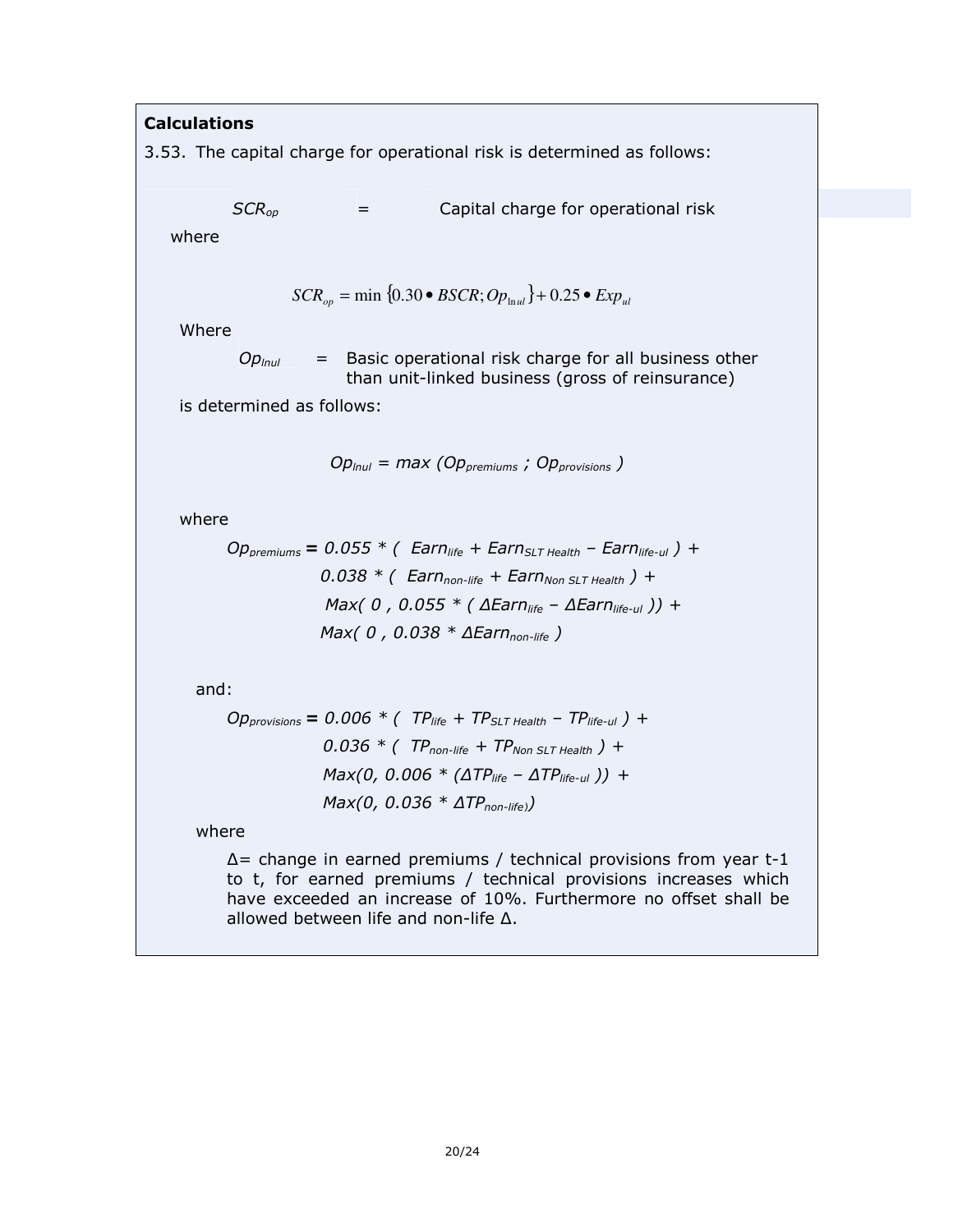# **ANNEX**

| Parameters            | QIS <sub>4</sub> | <b>FSA</b> | FSA <sub>1</sub> | FSA <sub>2</sub> | FSA3   | <b>Analysis 1</b> | <b>ABI</b> |
|-----------------------|------------------|------------|------------------|------------------|--------|-------------------|------------|
| ITP - life            | 0.3%             | 0.60%      | 1.25%            | 1.25%            | 1.10%  | 0.60%             | 0.51%      |
| <b>ITP - non-life</b> | 2.0%             | 4.00%      | 2.00%            | 2.00%            | 4.00%  | 3.60%             | 3.49%      |
| <b>ITP</b> - health   | 0.2%             | 0.40%      | 0.20%            | 0.20%            | 0.20%  |                   |            |
| Prem - life           | 3.0%             | 6.00%      | 8.00%            | 8.00%            | 8.00%  | 5.50%             | 3.22%      |
| Prem - non-life       | 2.0%             | 4.00%      | 6.00%            | 6.00%            | 5.00%  | 3.80%             | 4.58%      |
| Prem - health         | 2.0%             | 4.00%      | 2.00%            | 2.00%            | 2.00%  |                   |            |
| L BSCR cap            | 30.0%            | 30.00%     | 60.00%           | 20.00%           | 20.00% | 30.00%            | 30.00%     |
| <b>NL BSCR cap</b>    | 30.0%            | 30.00%     | 60.00%           | 20.00%           | 20.00% | 30.00%            | 30.00%     |
| UL factor             | 25.0%            | 25.00%     | 50.00%           | 25.00%           | 25.00% | 25.00%            | 25.00%     |

• Graph 1. QIS 4 vs Internal Model



#### • Graph 2. Analysis 1 vs Internal Model

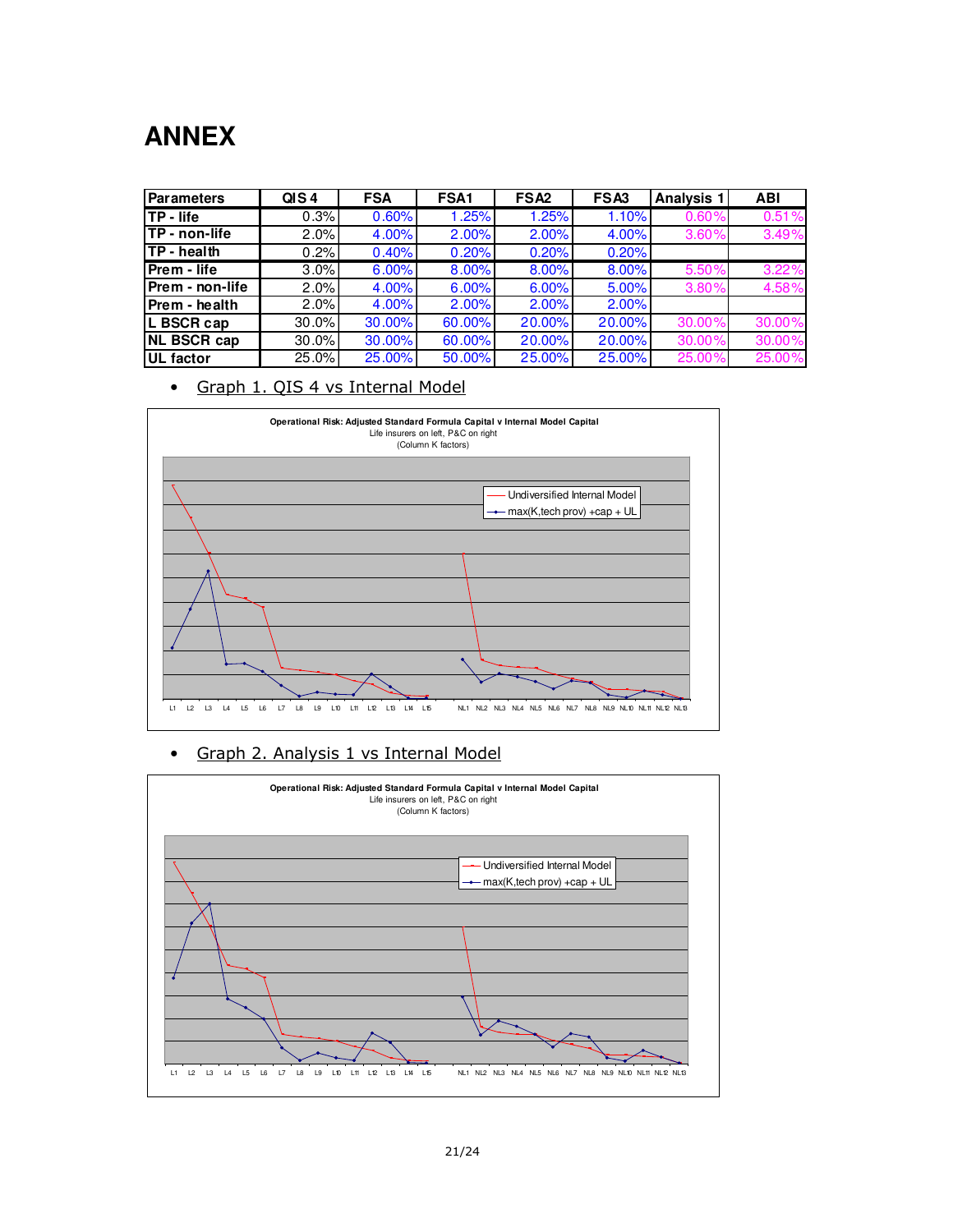### • Graph 3. FSA vs Internal Model



#### • Graph 4. FSA 1 vs Internal Model

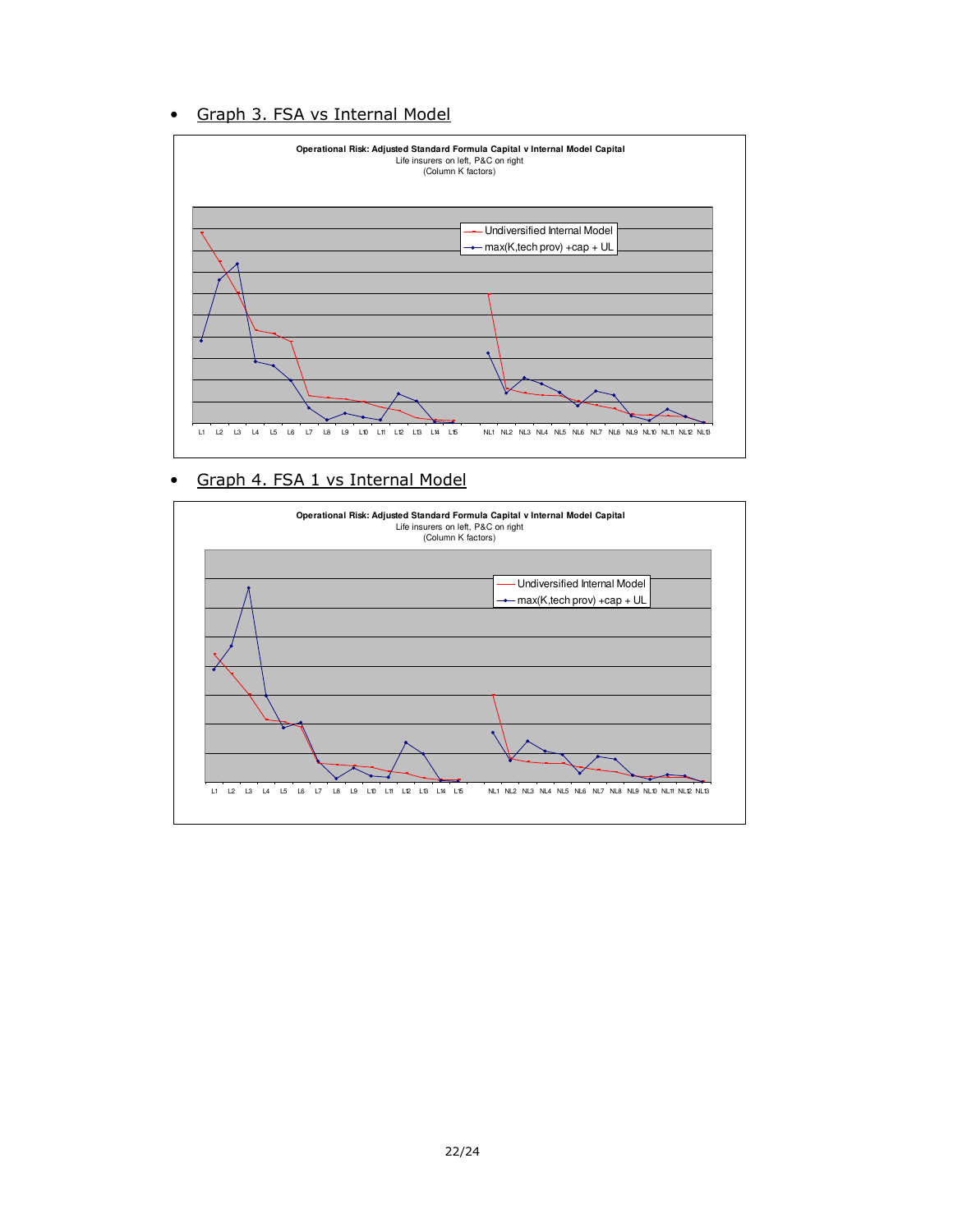### • Graph 5. FSA 2 vs Internal Model



#### • Graph 6. FSA 3 vs Internal Model